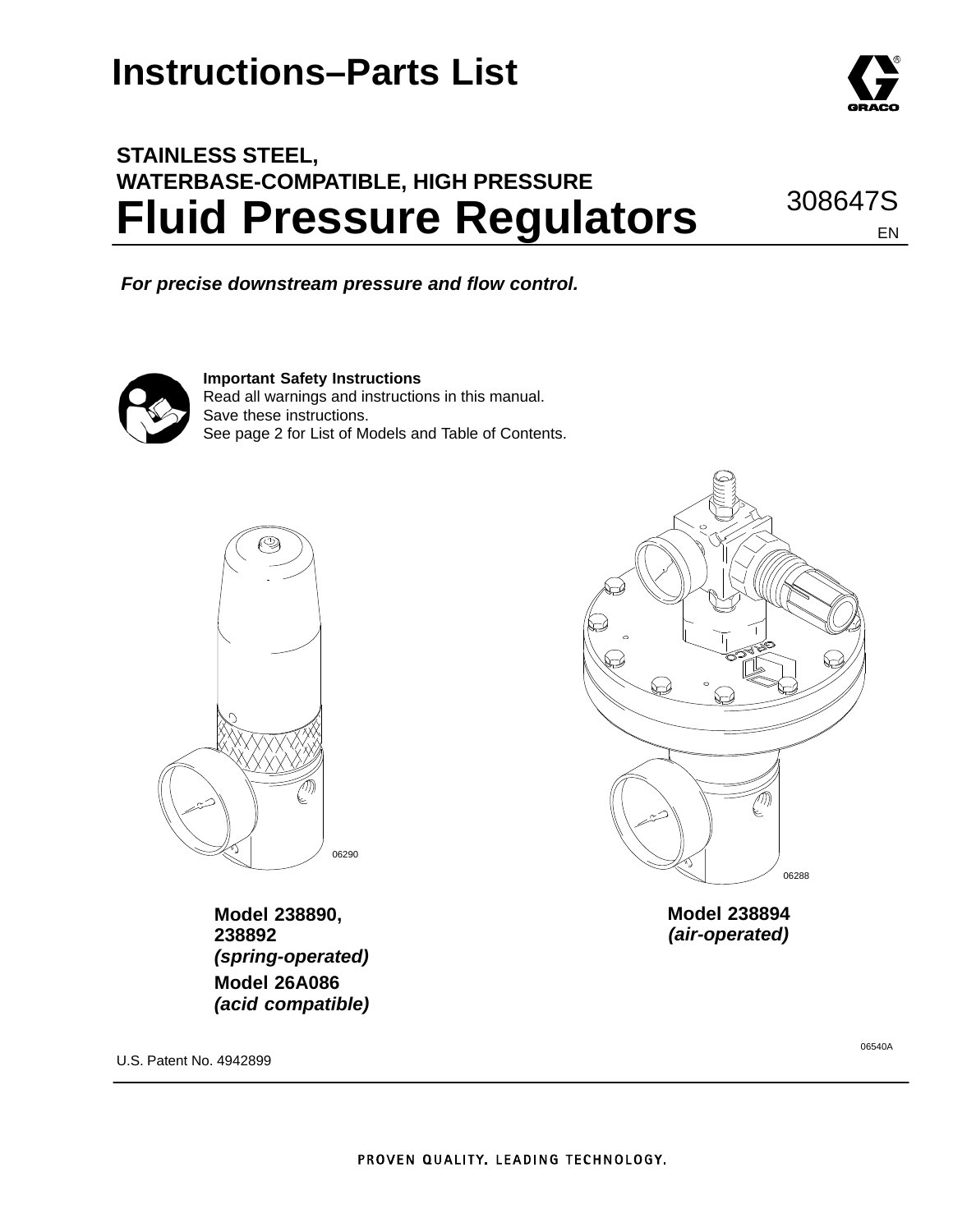## **Table of Contents**

| Parts                                         |
|-----------------------------------------------|
| 238889, 238890, 238891, 238892, and 26A086 15 |
| 238893, 238894, 248090, and 255072  17        |
|                                               |
|                                               |

| Dimensional Drawings  25    |  |
|-----------------------------|--|
| Graco Standard Warranty  26 |  |
| Graco Information  26       |  |
|                             |  |

# **List of Models**

#### **Spring-Operated Models**

| Part No. | <b>Description</b>            | Range  | <b>Maximum Fluid</b><br><b>Inlet Pressure</b> | <b>Regulated Fluid</b><br><b>Outlet Pressure</b>                   |
|----------|-------------------------------|--------|-----------------------------------------------|--------------------------------------------------------------------|
| 238889   | with EZ Flush gauge port plug | Medium | 6000 psi<br>(41 MPa, 414 bar)                 | 500-3000 psi<br>$(3.4 - 21 \text{ MPa}, 34 - 207 \text{ bar})$     |
| 238890   | with fluid pressure gauge     | Medium | 6000 psi<br>(41 MPa, 414 bar)                 | 500-3000 psi<br>$(3.4 - 21 \text{ MPa}, 34 - 207 \text{ bar})$     |
| 238891   | with EZ Flush gauge port plug | High   | 6000 psi<br>(41 MPa, 414 bar)                 | 3000-5000 psi<br>(21-34 MPa, 207-345 bar)                          |
| 238892   | with fluid pressure gauge     | High   | 6000 psi<br>(41 MPa, 414 bar)                 | 3000-5000 psi<br>(21-34 MPa, 207-345 bar)                          |
| 26A086   | with gauge port               | Medium | 6000 psi<br>(41 MPa, 414 bar)                 | $500 - 3000$ psi<br>$(3.4 - 21 \text{ MPa}, 34 - 207 \text{ bar})$ |

#### **Air-Operated Models**

| Part No. | <b>Description</b>                           | Range | <b>Maximum Inbound</b><br><b>Air Pressure</b> | <b>Maximum Fluid</b><br><b>Inlet Pressure</b> | <b>Regulated Fluid</b><br><b>Outlet Pressure</b>               |
|----------|----------------------------------------------|-------|-----------------------------------------------|-----------------------------------------------|----------------------------------------------------------------|
| 238893   | with EZ Flush gauge<br>port plug             | Full  | 100 psi<br>(0.7 MPa, 7 bar)                   | 6000 psi<br>(41 MPa, 414 bar)                 | 500-4000 psi<br>$(3.4 - 28 \text{ MPa}, 34 - 276 \text{ bar})$ |
| 238894   | with fluid pressure<br>gauge                 | Full  | 100 psi<br>(0.7 MPa, 7 bar)                   | 6000 psi<br>(41 MPa, 414 bar)                 | 500-4000 psi<br>$(3.4 - 28 \text{ MPa}, 34 - 276 \text{ bar})$ |
| 244734   | with EZ Flush gauge<br>port plug             | Full  | 100 psi<br>(0.7 MPa, 7 bar)                   | 6000 psi<br>(41 MPa, 414 bar)                 | 500-4000 psi<br>$(3.4 - 28 \text{ MPa}, 34 - 276 \text{ bar})$ |
| 248090   | with fluid pressure<br>gauge (LASD)          | Full  | $100$ psi<br>(0.7 MPa, 7 bar)                 | 6000 psi<br>(41 MPa, 414 bar)                 | 500-4000 psi<br>$(3.4 - 28 \text{ MPa}, 34 - 276 \text{ bar})$ |
| 255072   | high resolution with<br>fluid pressure gauge | Full  | $100$ psi<br>(0.7 MPa, 7 bar)                 | 6000 psi<br>(41 MPa, 414 bar)                 | 500-2700 psi<br>$(3.4-19 \text{ MPa}, 34-190 \text{ bar})$     |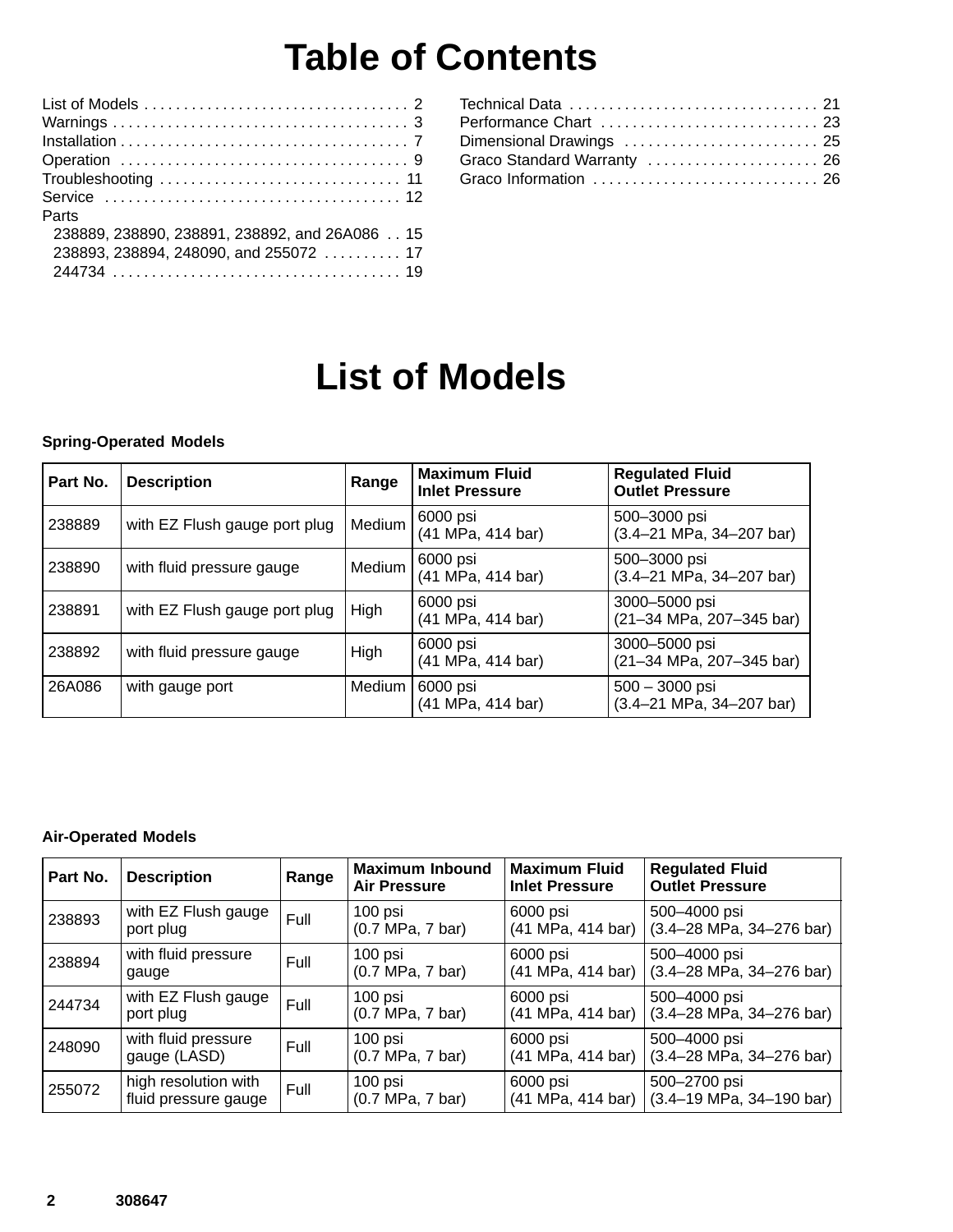# **Symbols**

### **Warning Symbol**

#### **WARNING**  $\boldsymbol{\Lambda}$

This symbol alerts you to the possibility of serious injury or death if you do not follow the instructions.

### **Caution Symbol**

## **A** CAUTION

This symbol alerts you to the possibility of damage to or destruction of equipment if you do not follow the instructions.

|                     |           | A WARNING                                                                                                                                                                                                                                                           |
|---------------------|-----------|---------------------------------------------------------------------------------------------------------------------------------------------------------------------------------------------------------------------------------------------------------------------|
|                     |           | <b>EQUIPMENT MISUSE HAZARD</b>                                                                                                                                                                                                                                      |
| <b>INSTRUCTIONS</b> |           | Equipment misuse can cause the equipment to rupture or malfunction and result in serious injury.                                                                                                                                                                    |
|                     |           | This equipment is for professional use only.                                                                                                                                                                                                                        |
|                     |           | Read all instruction manuals, tags, and labels before operating the equipment.                                                                                                                                                                                      |
|                     |           | Use the equipment only for its intended purpose. If you are not sure, call your Graco distributor.                                                                                                                                                                  |
|                     |           | Do not alter or modify this equipment. Use only genuine Graco parts and accessories.                                                                                                                                                                                |
|                     |           | Check equipment daily. Repair or replace worn or damaged parts immediately.                                                                                                                                                                                         |
|                     |           | Do not kink or over bend the hose or use the hose to pull equipment.                                                                                                                                                                                                |
|                     |           | Do not exceed the maximum working pressure of the lowest rated component in your system. Do<br>not exceed 6000 psi (41 MPa, 414 bar) maximum fluid inlet pressure of the regulator or the<br>maximum working pressure of the lowest-rated component in your system. |
|                     | $\bullet$ | Use fluids and solvents which are compatible with the equipment wetted parts. Refer to the<br>Technical Data section of all equipment manuals. Read the fluid and solvent manufacturer's<br>warnings.                                                               |
|                     |           | Always wear protective eyewear, gloves, clothing, and respirator as recommended by the fluid and<br>solvent manufacturer.                                                                                                                                           |
|                     |           | Comply with all applicable local, state, and national fire, electrical, and safety regulations.                                                                                                                                                                     |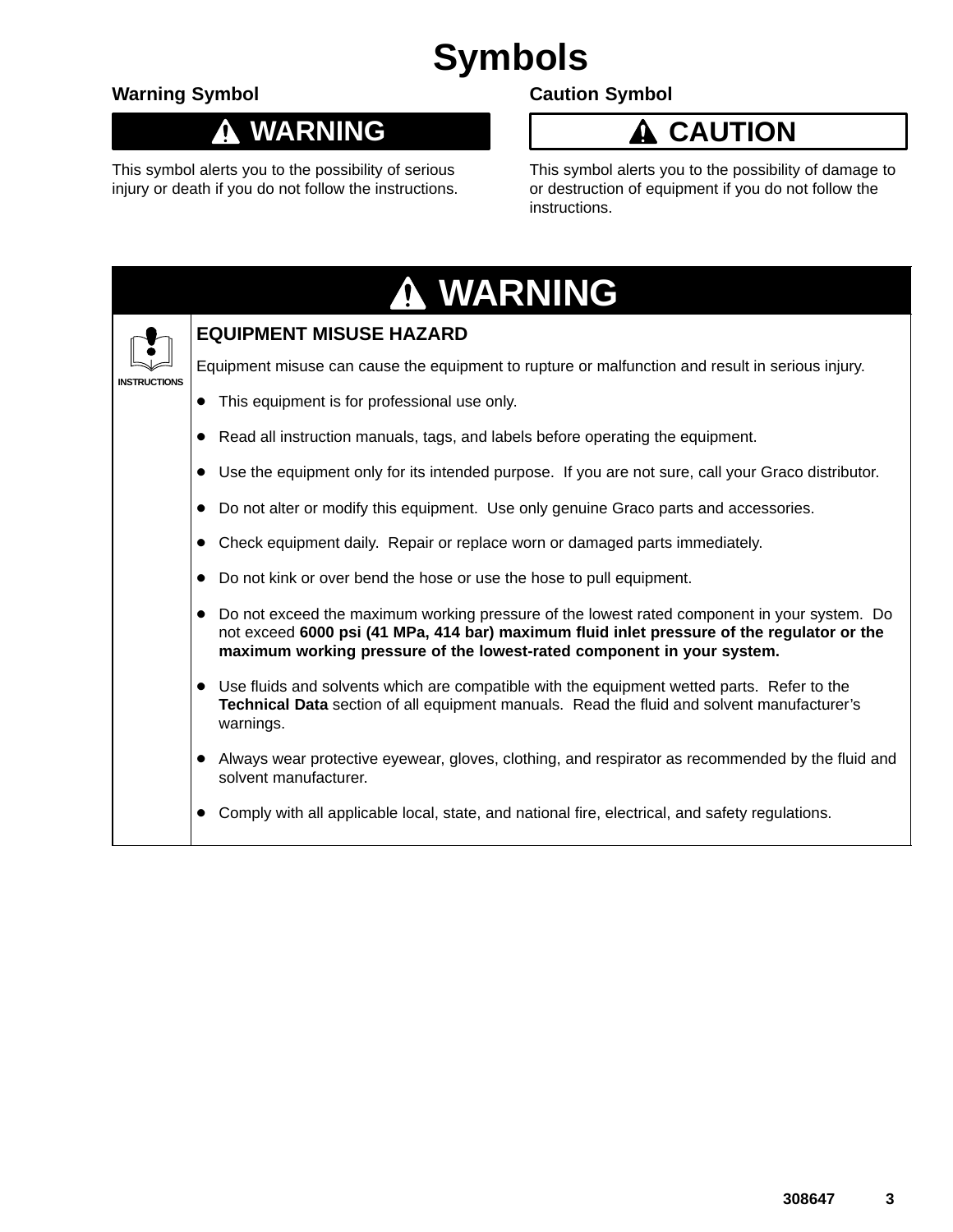# **WARNING**

### **SKIN INJECTION HAZARD**

Spray from the gun, leaks, or ruptured components can inject fluid into your body and cause extremely serious injury, including the need for amputation. Fluid splashed in the eyes or on the skin can also cause serious injury.

- $\bullet$  Fluid injected into the skin might look like just a cut, but it is a serious injury. **Get immediate surgical treatment.**
- Do not point the gun at anyone or at any part of the body.
- Do not put your hand or fingers over the spray gun tip or extruder gun tip.
- Do not stop or deflect leaks with your hand, body, glove or rag.
- Always have the tip guard and the trigger guard on the gun when spraying.
- Check the gun diffuser operation weekly. Refer to the gun manual.
- Be sure the gun trigger safety operates before spraying.
- Lock the gun trigger safety when you stop dispensing.
- Follow the **Pressure Relief Procedure** on page 8 if the spray tip clogs and before cleaning, checking, or servicing the equipment.
- Tighten all fluid connections before operating the equipment.
- Check the hoses, tubes, and couplings daily. Replace worn or damaged parts immediately. Do not repair high pressure couplings; you must replace the entire hose.
- Fluid hoses must have spring guards on both ends to help protect them from rupture caused by kinks or bends near the couplings.



### **HALOGENATED HYDROCARBON HAZARD**

Never use 1,1,1–trichloroethane, methylene chloride, other halogenated hydrocarbon solvents, or fluids containing such solvents in these regulators. In the unlikely event that there is a diaphragm failure **and** the vent hole in the aluminum spring cap is plugged, a serious chemical reaction could occur, with the possibility of explosion, which could cause death, serious injury, and/or substantial property damage.

Consult your fluid suppliers to ensure that the fluids used are compatible with aluminum parts.



#### **TOXIC FLUID HAZARD**

Graco does not manufacture or supply the reactive chemical components that may be used in this equipment and is not responsible for injury or property loss, damage, expense or claims (direct or consequential) that arise from the use of such chemical components.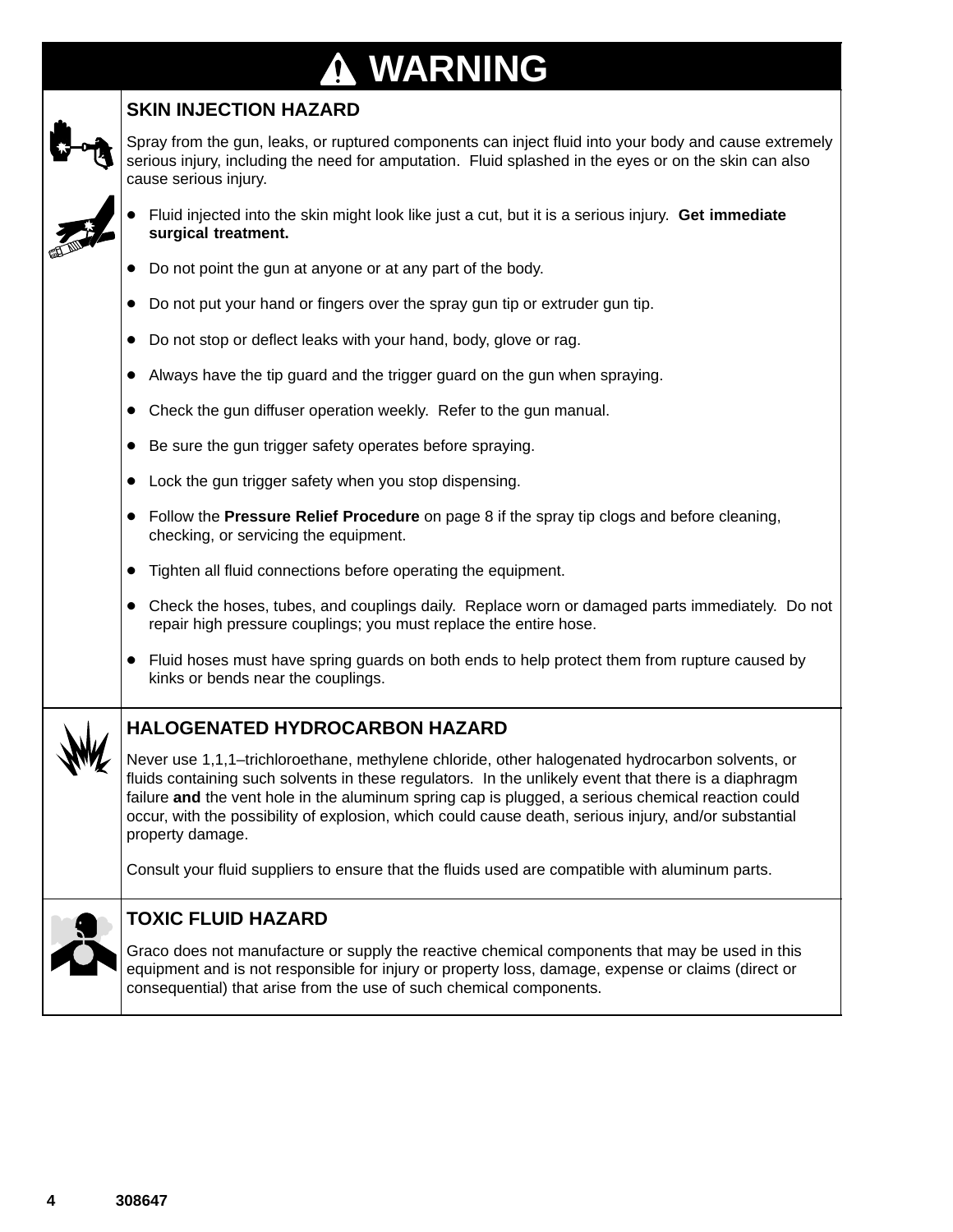### **Important Acid Catalyst Information**

Regulator model 26A086 is designed for acid catalyst ("acid") currently used in two–component, wood finishing materials. Current acids in use (with pH levels as low as 1) are more corrosive than earlier acids. More corrosion–resistant wetted materials of construction are required, and must be used without substitution, to withstand the increased corrosive properties of these acids.



Acid is flammable, and spraying or dispensing acid creates potentially harmful mists, vapors, and atomized particulates. To help prevent fire and explosion and serious injury:

- $\bullet$  Read and understand the fluid manufacturer's warnings and Safety Data Sheet (SDS) to know specific hazards and precautions related to the acid.
- $\bullet$  Use only genuine, manufacturer's recommended acid–compatible parts in the catalyst system (hoses, fittings, etc.). A reaction may occur between any substituted parts and the acid.
- $\bullet$  To prevent inhalation of acid mists, vapors, and atomized particulates, everyone in the work area must wear appropriate respiratory protection. Always wear a properly fitting respirator, which may include a supplied–air respirator. Ventilate the work area according to instructions in the acid manufacturer's SDS.
- $\bullet$  Avoid all skin contact with acid. Everyone in the work area must wear chemically impermeable gloves, protective clothing, foot coverings, aprons, and face shields as recommended by the acid manufacturer and local regulatory authority. Follow all fluid manufacturer recommendations, including those regarding handling of contaminated clothing. Wash hands and face before eating or drinking.
- $\bullet$  Regularly inspect equipment for potential leaks and remove spills promptly and completely to avoid direct contact or inhalation of the acid and its vapors.
- $\bullet$  Keep acid away from heat, sparks, and open flames. Do not smoke in the work area. Eliminate all ignition sources.
- $\bullet$  Store acid in the original container in a cool, dry, and well–ventilated area away from direct sunlight and away from other chemicals in accordance with acid manufacturer's recommendation. To avoid corrsion of containers, do not store acid in substitute containers. Reseal the original container to prevent vapors from contaminating the storage space and surrounding facility.

#### **Moisture Sensitivity of Acid Catalysts**

Acid catalysts can be sensitive to atmospheric moisture and other contaminants.

#### **Notice**

Acid build–up will damage the seals and reduce the performance and life of the regulator. To prevent exposing acid to moisture:

- Always use a sealed container with a desiccant dryer in the vent, or a nitrogen atmosphere. Never store acids in an open container.
- Use only moisture–proof hoses compatible with acids.
- Always lubricate threaded parts with an appropriate lubricant when reassembling.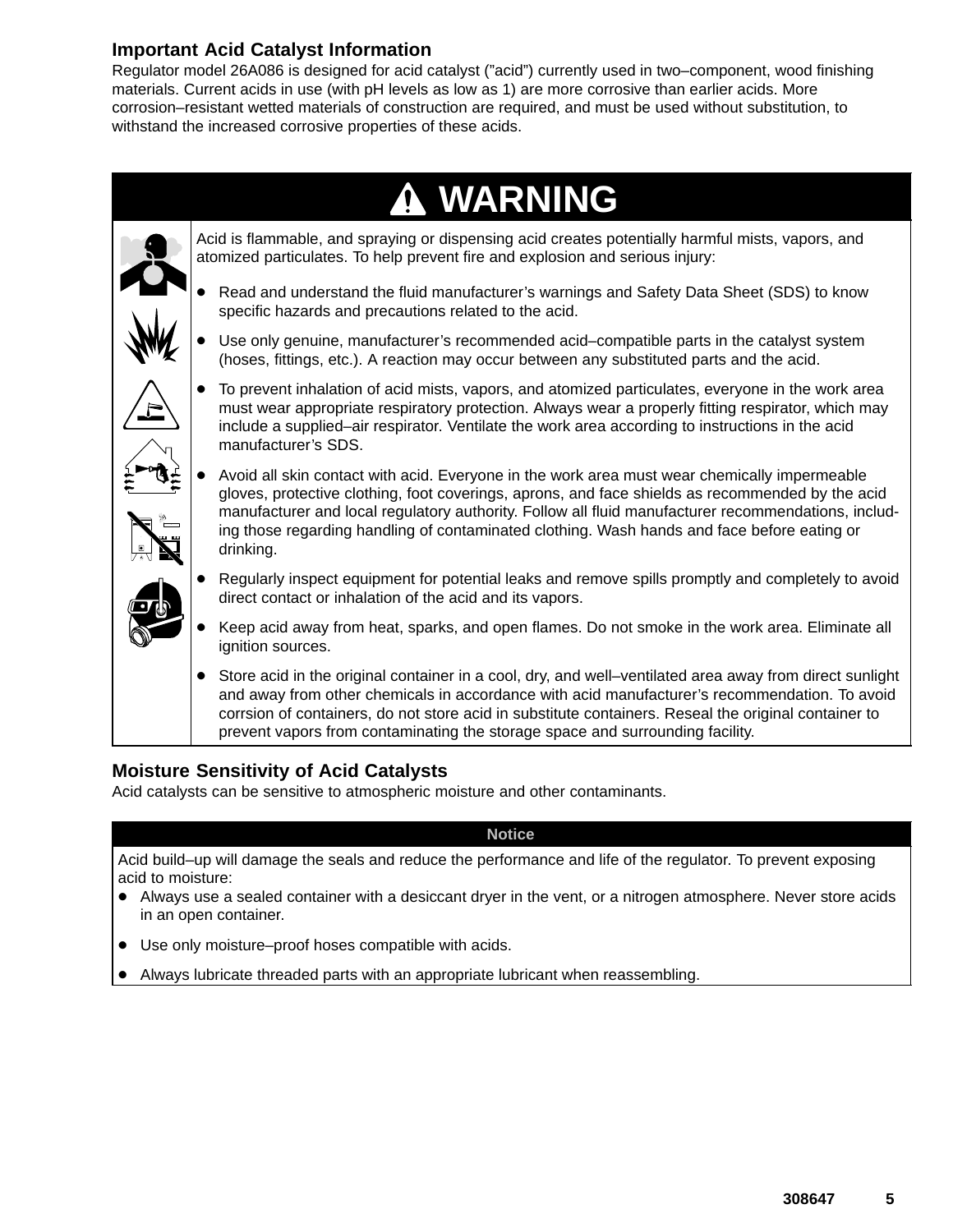| <b>Notes</b> |  |  |  |  |  |
|--------------|--|--|--|--|--|
|              |  |  |  |  |  |
|              |  |  |  |  |  |
|              |  |  |  |  |  |
|              |  |  |  |  |  |
|              |  |  |  |  |  |
|              |  |  |  |  |  |
|              |  |  |  |  |  |
|              |  |  |  |  |  |
|              |  |  |  |  |  |
|              |  |  |  |  |  |
|              |  |  |  |  |  |
|              |  |  |  |  |  |
|              |  |  |  |  |  |
|              |  |  |  |  |  |
|              |  |  |  |  |  |
| -            |  |  |  |  |  |
|              |  |  |  |  |  |
|              |  |  |  |  |  |
|              |  |  |  |  |  |
|              |  |  |  |  |  |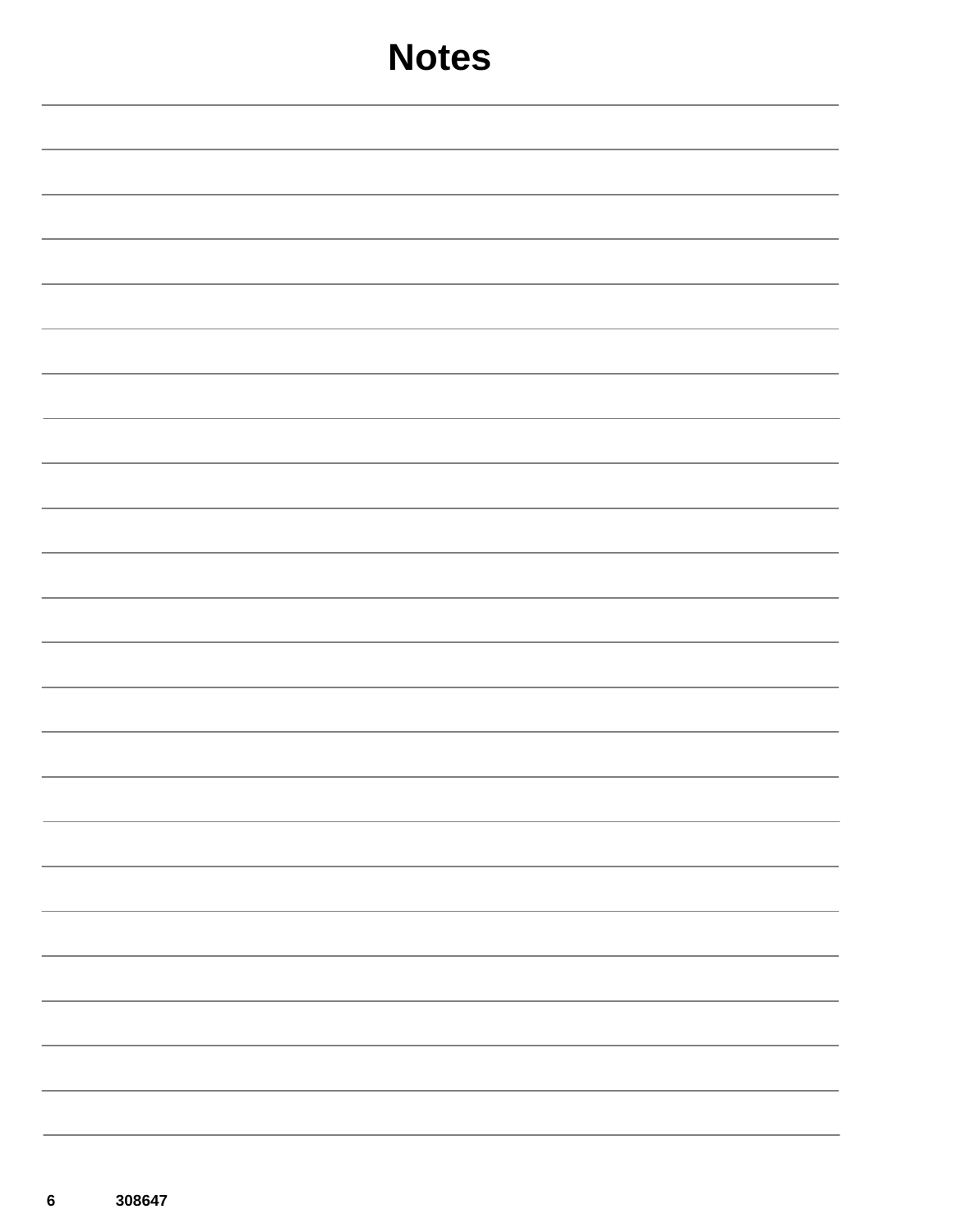# **Installation**

#### **Multiple Circulating Spray Station**



#### **Fig. 1**

The installations shown in Fig. 1 are only a guide for selecting and installing a circulating or direct system; they are not actual system designs. Contact your Graco distributor for assistance in designing a system to suit your needs.

**NOTE:** Before you install the regulator, thoroughly flush the system to remove metal chips and other contaminants. A fluid filter (D) of 60-mesh or finer should always be installed upstream of the regulator.

#### **Connections**

Install the fluid regulator (G) in the spray gun fluid supply line (F), as shown in the typical installation drawings on this page. Connect **only one** spray gun or dispensing valve to each fluid regulator.

Apply pipe sealant to the male pipe threads, and connect the fluid supply line (F) to the fluid regulator's 3/8 npt(f) inlet. Connect the line from the gun (J) to the fluid regulator's 3/8 npt(f) outlet. Install the gauge or plug into the 1/4 npt(f) gauge port.

Make sure the direction of fluid flow agrees with the **IN** and **OUT** markings on the regulator body.

#### **Flush the System**

The regulator was tested in lightweight oil. Flush the entire system with a solvent compatible with the fluid being dispensed. Then test the system.

#### **Mounting Bracket**

A Mounting Bracket is available for mounting the regulator. Order Part 222515 for the bracket and mounting hardware.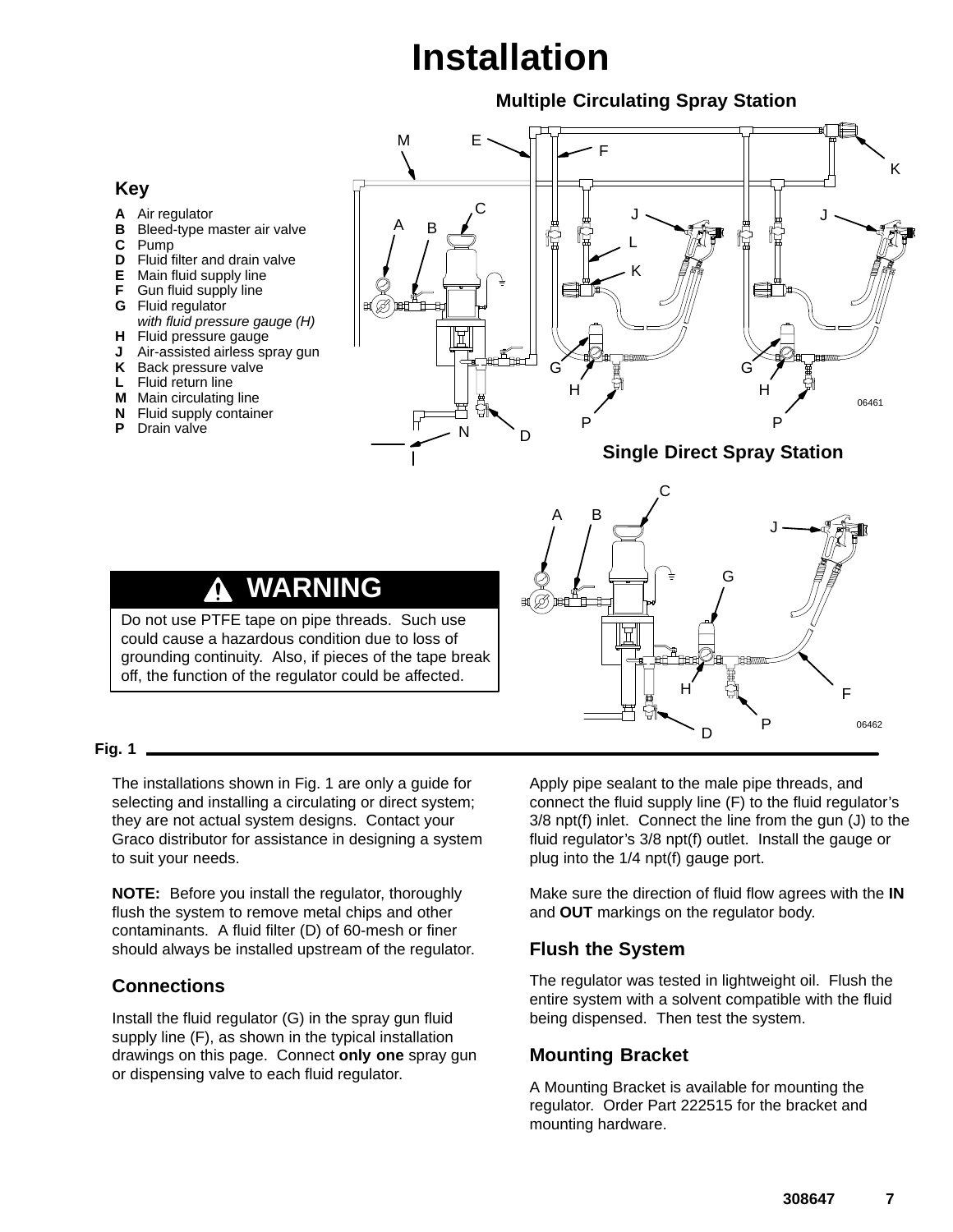# **Installation**

### **Grounding the System**

## **WARNING**



**FIRE AND EXPLOSION HAZARD** Before operating the fluid pressure regulator, ground the system as explained below.

*Pump:* Use a ground wire and clamp. Loosen the grounding lug locknut (W) and washer (X). Insert one end of a 1.5 mm<sup>2</sup> (12 ga) minimum ground wire  $(Y)$ into the slot in lug (Z) and tighten the locknut securely. Connect the other end of the wire to a true earth ground. Order Part 237569 Ground Wire and Clamp.



**Fig. 2**

*Air and fluid hoses:* Use only electrically conductive hoses.

*Heaters, if used:* See the heater instruction manual.

*Air compressor:* Follow manufacturer's recommendations.

*Spray gun:* Ground through connection to a properly grounded fluid hose and pump.

*Fluid supply container:* Follow your local code.

*Object being sprayed:* Follow your local code.

*Solvent pails used when flushing:* Follow your local code. Use only metal pails, which are conductive, placed on a grounded surface. Do not place the pail on a nonconductive surface, such as paper or cardboard, which interrupts the grounding continuity.

*To maintain grounding continuity when flushing or relieving pressure*, hold a metal part of the spray gun firmly to the side of a grounded *metal* pail, then trigger the gun.

### **Pressure Relief Procedure**

## **WARNING**



**SKIN INJECTION HAZARD** The system pressure must be manually

relieved to prevent the system from starting or spraying accidentally. Fluid under high pressure can be injected through the skin and cause serious injury. To reduce the risk of an injury from injection, splashing fluid, or moving parts, follow the **Pressure Relief Procedure** whenever you

- $\bullet$ Are instructed to relieve the pressure
- $\bullet$ Stop spraying
- $\bullet$ Check or service any of the system equipment
- $\bullet$ Install or clean the spray tips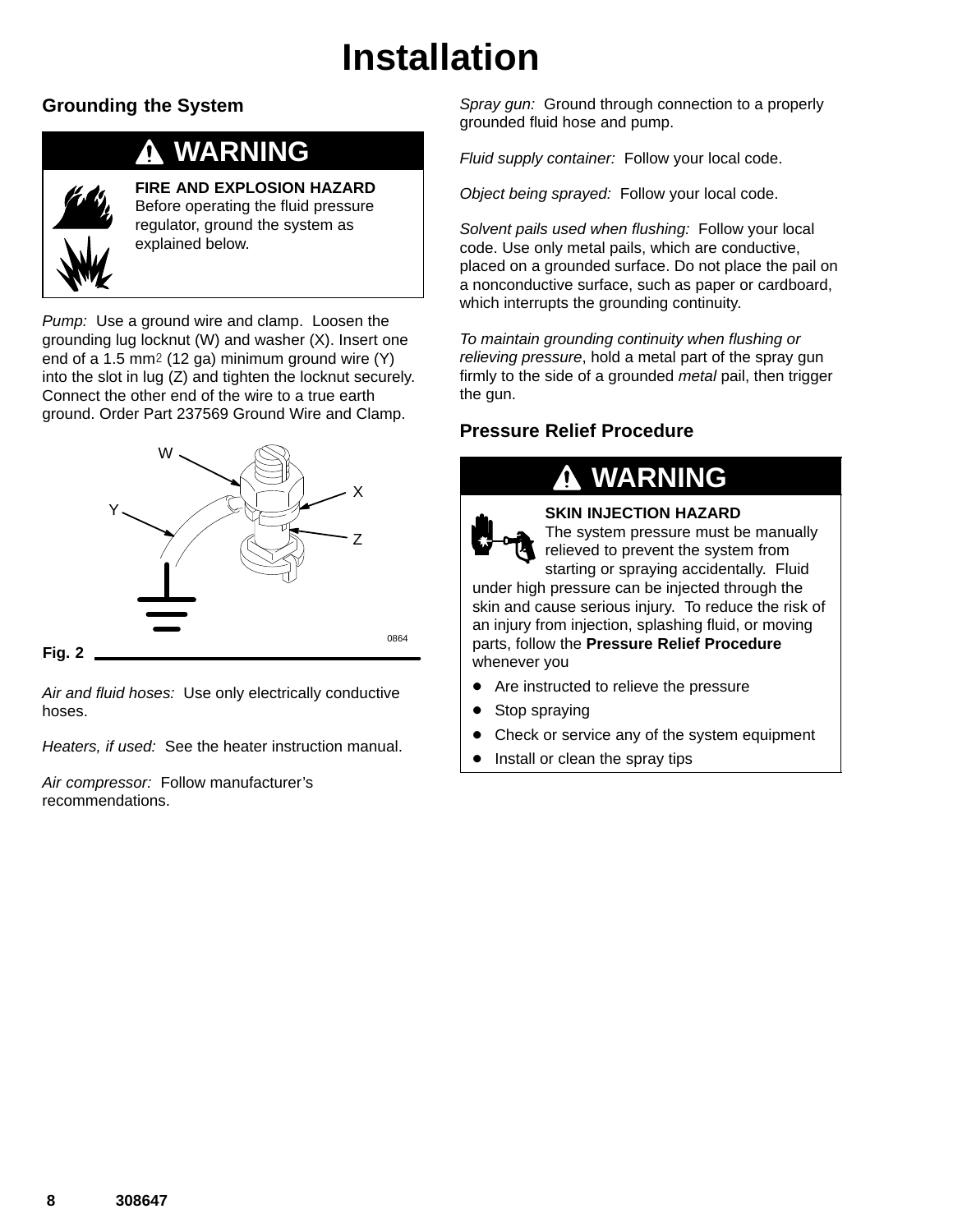# **Operation**

#### **Adjusting the System Pressure**

## **A CAUTION**

- The new system **must** be cleaned and tested thoroughly before admitting fluid to the regulator to avoid contaminants clogging or damaging the regulator.
- **Always** use the lowest possible air and fluid pressures for your application. High pressures can cause premature spray tip, regulator, and pump wear.

#### **NOTES:**

- The fluid pressure regulator controls pressure downstream from its outlet.
- If you are using an accessory fluid pressure gauge (H in Fig. 1), relieve the spray gun line pressure after you reduce the regulator pressure to ensure a correct gauge reading.
- 1. Make a note of the proper way to adjust pressure, from the following descriptions:
	- On a spring-operated regulator, turn the adjusting screw (10) *counterclockwise* to decrease pressure and *clockwise* to increase pressure to the spray gun or extruder gun.
	- On an air-operated regulator, increase supply air pressure to increase fluid pressure. Decrease supply air pressure to decrease fluid pressure. Supply air up to 100 psi (0.7 MPa, 7 bar). See the chart on page 22 for air versus fluid pressure.

**NOTE:** Air-operated regulator Models 238893 and 238894 are provided with an air supply regulator (31) to control the fluid set pressure. For increased sensitivity in pressure set point performance, an alternative air regulator, such as Part 206197, may be used. This alternative air regulator uses a sensitive diaphragm design to maintain a higher, more accurate air pressure setting.

2. Adjust the pump air pressure and fluid regulator for the desired spray pattern. Use the lowest possible air and fluid pressures for your application. For optimum performance, the inbound fluid pressure should be at least 500 psi (3.4 MPa, 34 bar) above the regulated fluid pressure.

**NOTE:** Do not exceed a 2000 psi (14 MPa, 138 bar) pressure drop between the regulator inlet and outlet. Excessive pressure drop will cause premature regulator component wear.

For example: With 3500 psi (24.5 MPa, 245 bar) to the regulator, the minimum regulated outlet pressure would be 1500 psi (10.5 MPa, 105 bar).

- 3. *In a circulating system,* also adjust the back pressure valve (K).
- 4. Record all the settings for future reference.

### **Cleaning the Regulator**

**Do not** allow fluid to settle in the system.

Flush the regulator whenever the rest of the system is flushed (see page 10). Before you flush the system, follow the **Pressure Relief Procedure** on page 8, then completely decrease the regulated fluid pressure. See step 1 in **Adjusting the System Pressure**, at left.

Before you remove the regulator for thorough cleaning and inspection, follow the **Pressure Relief Procedure** on page 8. Then remove the regulator, clean it, and inspect all parts.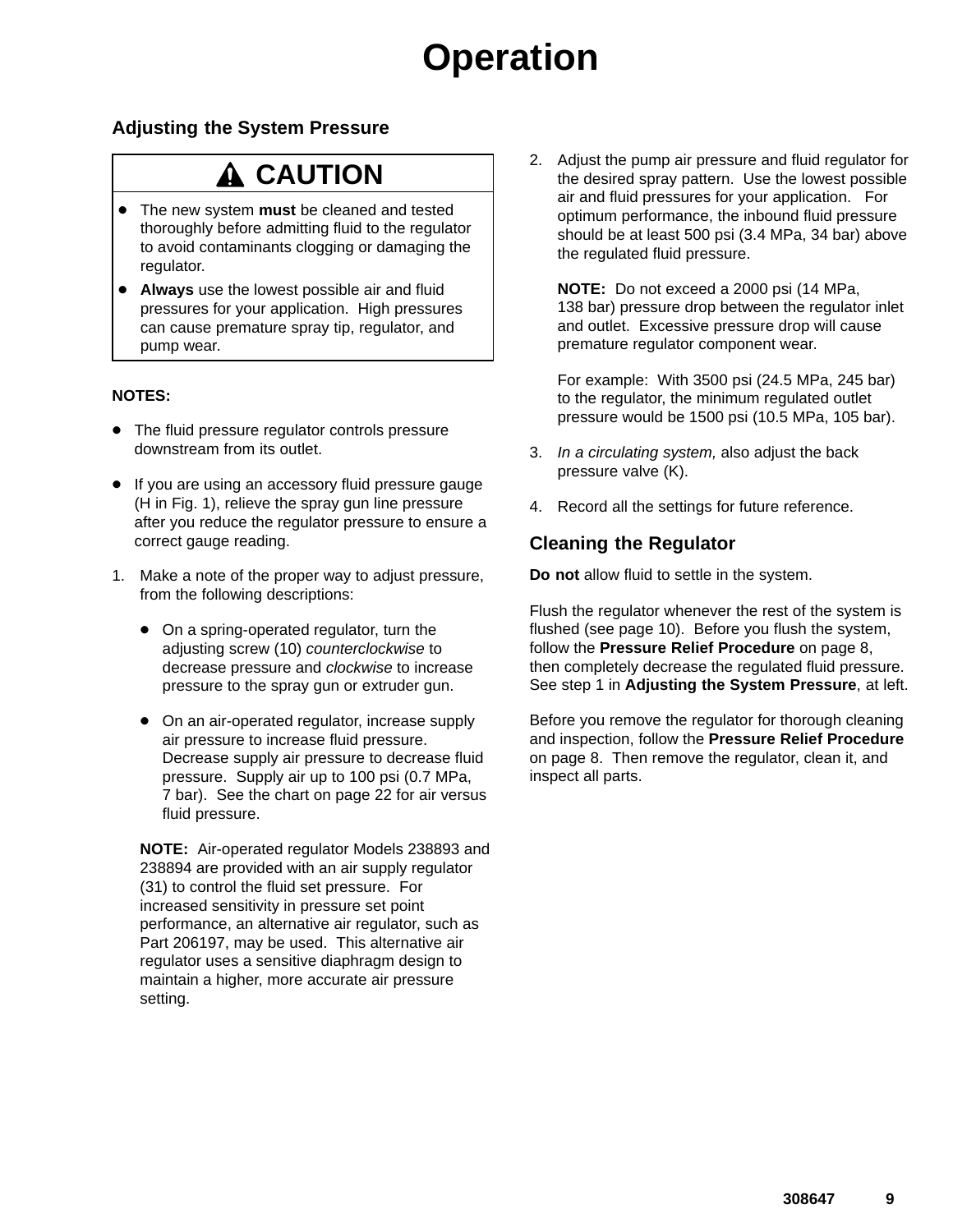# **Operation**

### **Flushing**

- Flush before changing colors, before fluid can dry in the equipment, at the end of the day, before storing, and before repairing equipment.
- $\bullet$  Flush at the lowest pressure possible. Check connectors for leaks and tighten as necessary.
- Flush with a fluid that is compatible with the fluid being dispensed and the equipment wetted parts.
- 1. Record the pressure adjustment setting of the fluid regulator before flushing.
- 2. Shut off the pump and relieve fluid pressure in the system by triggering the gun and opening the back pressure regulator or other bypass valve.
- 3. Never exceed the maximum working pressure of the lowest rated system component. Remove the gauge if the flushing pressure will exceed the gauge range.
- 4. Open the fluid regulator fully.
	- a. *Spring Operated Regulators Only:* Open the fluid regulator by turning the adjusting screw (10) fully *clockwise*.
	- b. *Air Operated Regulator Only:* Increase the air regulator setting to fully open the fluid regulator. You will have to reset the fluid regulator's pressure setting after flushing.
- 5. Supply solvent to the system. Set pump to the lowest possible pressure, and start pump.
- 6. Flush until thoroughly clean.
- 7. Adjust the fluid regulator to the desired setting.
	- a. *Spring Operated Regulators Only:* Turn the adjustment screw (10) *counterclockwise* to return to the desired pressure setting.
	- b. *Air Operated Regulator Only:* Adjust the air regulator to return to the desired fluid pressure setting.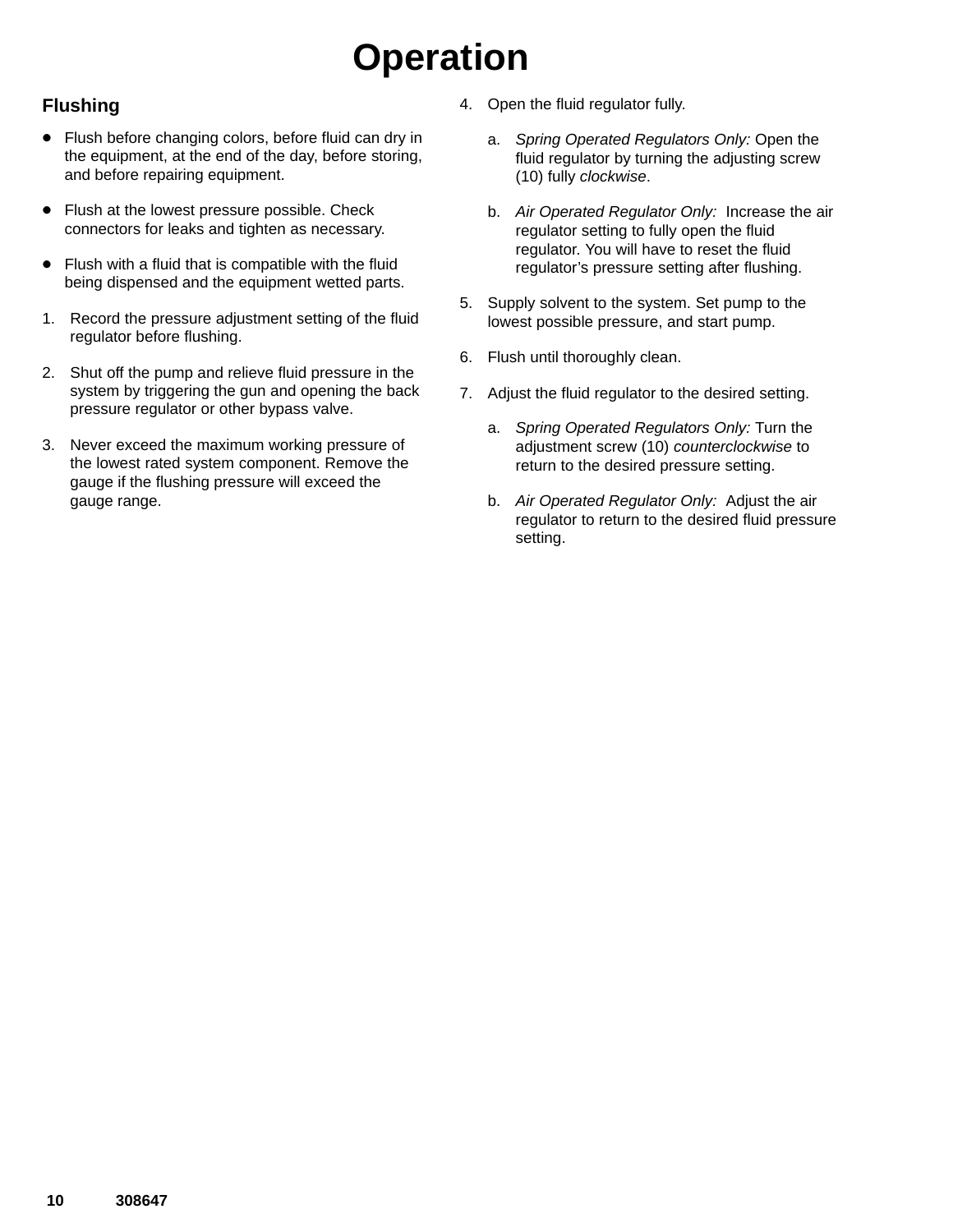# **Troubleshooting**

#### **WARNING**  $\boldsymbol{\Lambda}$

To reduce the risk of serious bodily injury, including skin injection, splashing in the eyes or on the skin, or injury from moving parts, always follow the **Pressure Relief Procedure** on page 5 whenever the pump is shut off, before installing, cleaning, adjusting, removing, or servicing the valve or any part of the system, and whenever you stop dispensing.

**NOTE**: Check all possible solutions in the chart below before you disassemble the regulator.

| Problem                            | Cause                                                                     | <b>Solution</b>                                                                                                      |
|------------------------------------|---------------------------------------------------------------------------|----------------------------------------------------------------------------------------------------------------------|
| No pressure regulation             | Damaged diaphragm                                                         | Replace diaphragm.                                                                                                   |
|                                    | Leaking or dirty seat                                                     | Replace cartridge, or clean seat.                                                                                    |
| No fluid flow                      | Damaged valve actuator                                                    | Replace valve actuator.                                                                                              |
| Pressure creeps above<br>setting   | Metal chip or contamination<br>between ball and seat                      | Replace cartridge, or clean seat area.                                                                               |
|                                    | Damaged diaphragm                                                         | Replace diaphragm.                                                                                                   |
|                                    | Damaged o-ring or improper seal                                           | Replace the o-ring under the seat.                                                                                   |
|                                    | Damaged or clogged air regulator or<br>line (air-operated regulator only) | Clear obstruction in line. Service regula-<br>tor if necessary.                                                      |
|                                    | Leaking or dirty seat                                                     | Replace cartridge, or clean seat.                                                                                    |
|                                    | Large change in inlet pressure                                            | Stabilize regulator inlet pressure.                                                                                  |
| Pressure drops below<br>setting    | Empty/clogged supply line                                                 | Fill/flush supply line.                                                                                              |
|                                    | Damaged or clogged air regulator or<br>line (air-operated regulator only) | Clear obstruction in line. Service regula-<br>tor if necessary.                                                      |
|                                    | Using valve beyond its rated flow<br>capacity                             | Install valve for each spray gun or<br>dispensing valve.                                                             |
|                                    | Large change in inlet pressure                                            | Stabilize regulator inlet pressure.                                                                                  |
| Fluid leaks from spring<br>housing | Loose fluid housing                                                       | Tighten the four cap screws.                                                                                         |
|                                    | Damaged diaphragm                                                         | Replace diaphragm.                                                                                                   |
| Chatter                            | Excessive pressure differential<br>between pump and gun                   | Reduce pump pressure to not more than<br>2000 psi (14 MPa, 138 bar) greater than<br>required gun pressure.           |
|                                    | Excessive flow rate                                                       | Reduce fluid flow through regulator.<br>Connect only one spray gun or dispens-<br>ing valve to each fluid regulator. |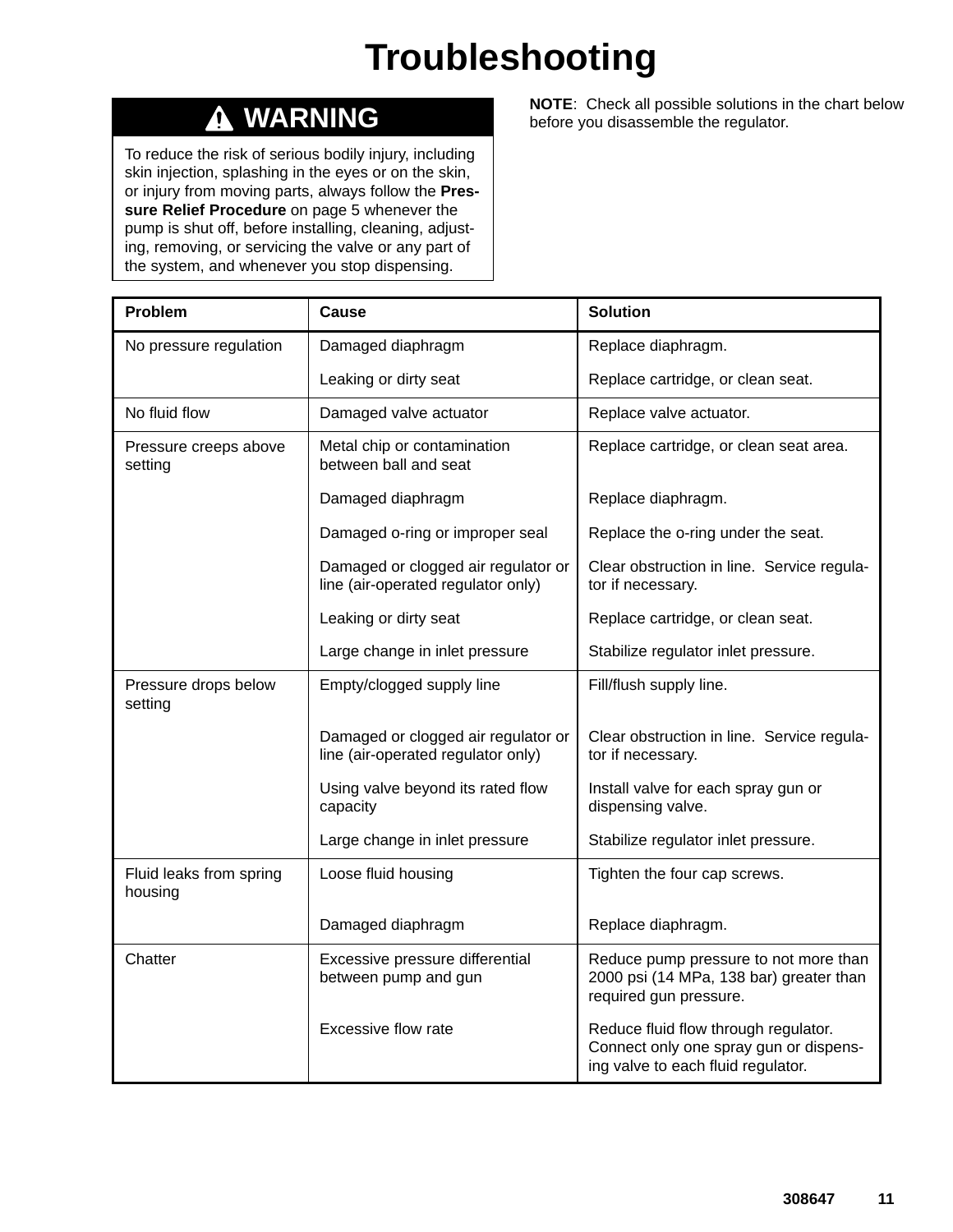# **Service**

### **Service Kits**

For the Fluid Diaphragm Repair Kit, order Part 238747. Parts included in this kit are marked with an asterisk, for example (7\*), in the **Parts Drawings and Lists** on pages 15 and 17.

For the Cartridge Repair Kit, order Part 238748 for all models except 248090. Parts included in this kit are marked with a dagger, for example (3<sup>†</sup>), in the **Parts Drawings and Lists** on pages 15 and 17.

For the Cartridge Repair Kit for 248090, order Part 248098. Parts included in this kit are marked with a checkmark, for example  $(3)$ , in the **Parts Drawings and Lists** on pages 15 and 17.

To convert from a spring-operated to an air-operated regulator, order the Air-Operated Conversion Kit, Part 238749. Parts included in this kit are marked with a double dagger, for example (37<sup>‡</sup>), in the **Parts Drawings and Lists** on pages 15 and 17.

**NOTE:** To convert from a medium-pressure-range, spring-operated model to a high-pressure-range, spring-operated model (or vice versa), order the appropriate spring (11) from the **Parts List** on page 16.

### **Installing the Air-Operated Conversion Kit**

*(See Parts Drawings on pages 15–17)*

1. **Relieve the pressure.**

## **WARNING**

To reduce the risk of serious injury whenever you are instructed to relieve pressure, always follow the **Pressure Relief Procedure** on page 8.

- 2. On the spring-operated regulator, turn the adjusting screw (10) *counterclockwise* until it is loose enough to fully relieve the spring tension.
- 3. Use a strap wrench or an equivalent wrench to loosen and remove the spring cover (2), spring retainers (6 and 27), and spring (11).
- 4. Place the stabilizing spring (22) of the air-operated regulator on the piston rod (6). Install the conversion kit assembly onto the backing plate (8). Torque to 15 to 20 ft-lb (20 to 27  $N$ •m).
- 5. Plumb an air line up to the 1/4 npt(m) threads of the nipple (35) on the air regulator.
- 6. Flush the system (see page 10), and set the regulator pressure by following the procedure in **Adjusting the System Pressure** on page 9.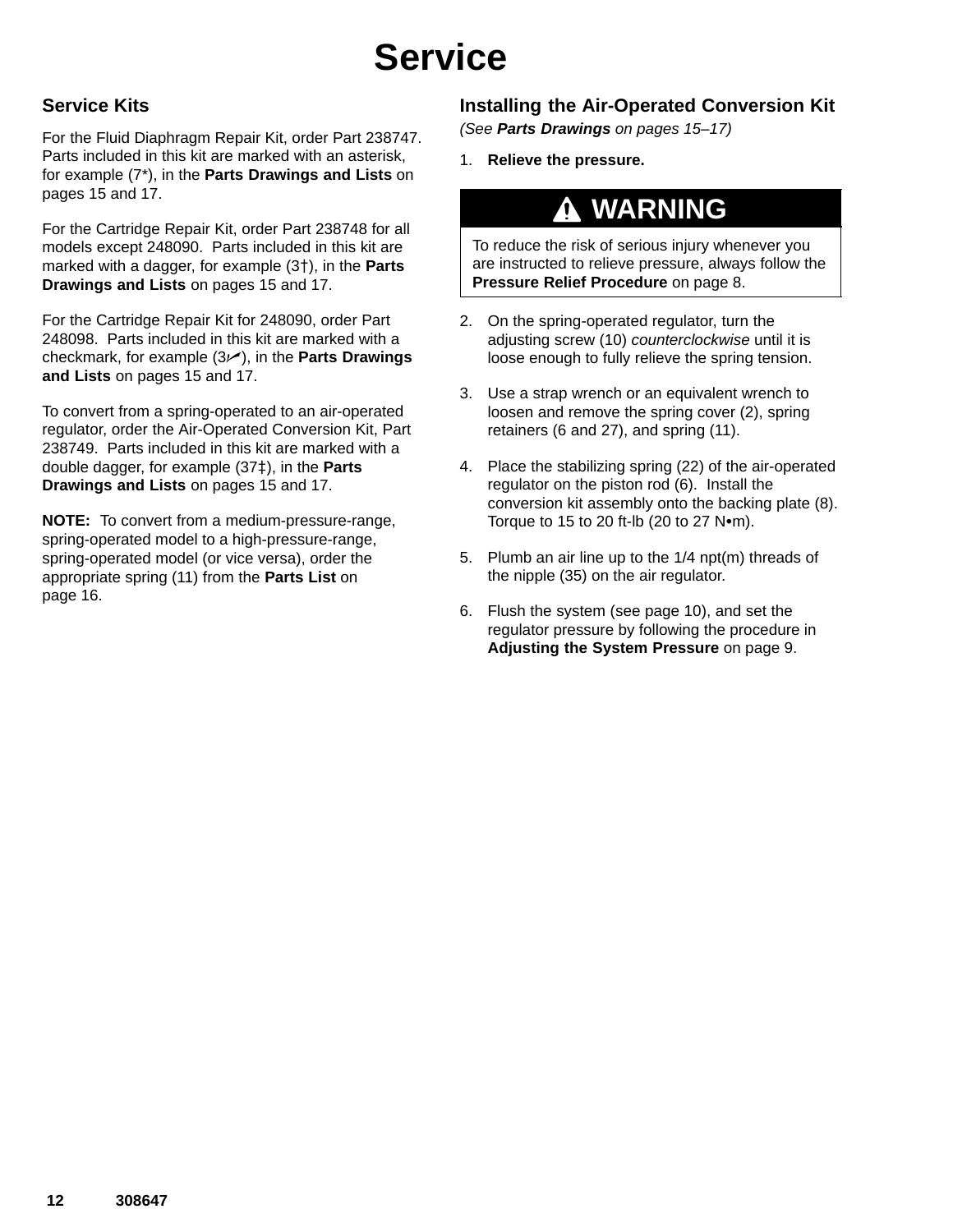# **Service**

### **Replacing the Fluid Diaphragms**

See Fig. 3, and follow the steps below. For parts that are not called out in Fig. 3, see the **Parts Drawing** on page 15.

1. **Relieve the pressure**, and remove the regulator from the fluid line.

## **WARNING**

To reduce the risk of serious injury whenever you are instructed to relieve pressure, always follow the **Pressure Relief Procedure** on page 8.

- 2. Turn the adjusting screw (10) *counterclockwise* until it is loose to fully relieve the spring tension.
- 3. Remove the four base housing screws (9) from the base housing (4), and pull the base housing free of the backing plate (8).
- 4. Remove the diaphragm and valve actuator subassembly (1, 7, 12, 13, and 19).
- 5. Clean and inspect the bore in the backing plate (8) for wear, and replace it if necessary.
- 6. Remove the o-ring (17) from the groove in the base housing (4), clean and inspect the base housing, and replace if necessary.
- 7. Install a new o-ring (17) in the groove in the base housing (4).
- 8. Lightly lubricate the backing plate (8) bore and plunger (7) with a lithium-based grease.
- 9. Install the new, pre-assembled diaphragm subassembly into the backing plate (8).

**NOTE:** The diaphragms will have a bow in them before you install them.

- 10. Align the holes in the diaphragms with the backing plate (8).
- 11. Install the backing plate/diaphragms assembly over the base housing (4). Hold the backing plate (8) tightly against the base housing, and install the four base housing screws (9).
- 12. Torque the base housing screws (9) first to 20 to 25 ft-lb (27 to 34 N $\bullet$ m), then to 30 to 35 ft-lb (41 to 48 N•m) in the sequence shown in Fig. 3.

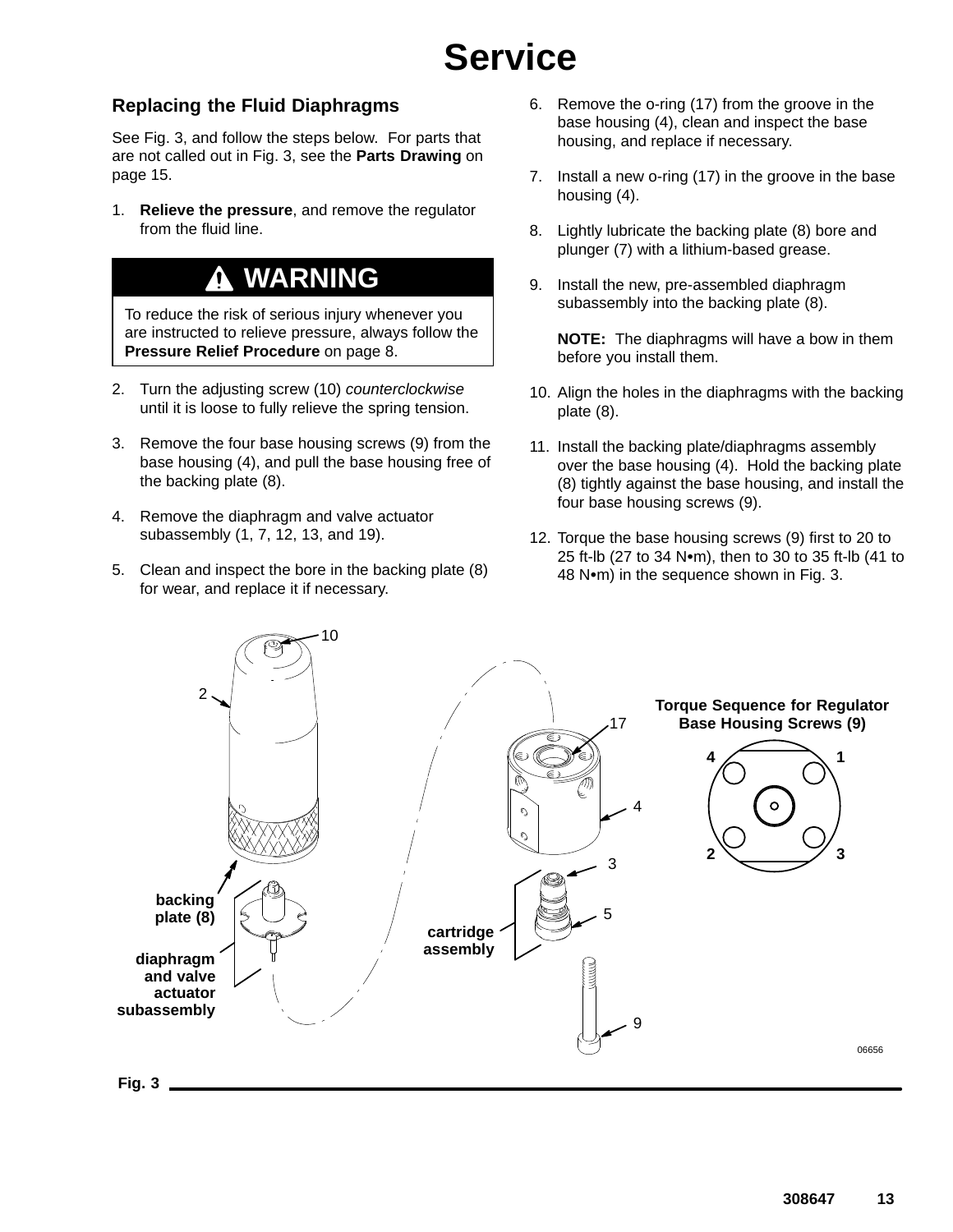# **Service**

### **Replacing the Cartridge**

See Fig. 3, and follow the steps below. For parts that are not called out in Fig. 3, see the **Parts Drawing** on page 15.

## **A CAUTION**

Handle the hard carbide parts, which are the ball (16), valve actuator (1), and valve seat (14), carefully to avoid damaging them.

1. **Relieve the pressure.**

## **WARNING**

To reduce the risk of serious injury whenever you are instructed to relieve pressure, always follow the **Pressure Relief Procedure** on page 8.

2. Remove the cartridge assembly by loosening the valve housing (5) with a 6 mm hex wrench and pulling the cartridge assembly out of the base housing (4).

**NOTE:** The retaining nut (3) often loosens when removing the cartridge assembly from the base housing. Be sure to re–torque as described in step 4.

3. Inspect and clean the internal walls of the base housing (4).

**NOTE:** Be careful that you do not scrape or gouge the internal walls of the base housing, because they are sealing surfaces.

4. Re-torque the retaining nut (3) to 140 to 160 in-lb  $(16 to 18 N·m)$ .

**NOTE:** You must re-torque the retaining nut **before** you install it in the base housing in step 5.

5. Install the new cartridge assembly in the base housing (4), and torque the valve housing (5) to 30 to 35 ft-lb  $(41$  to  $48$  N $\cdot$ m).

**NOTE:** The valve seat (14) is double sided and may be reversed for extended life. The o-rings (15, 18 and 20) and ball (16) must be replaced.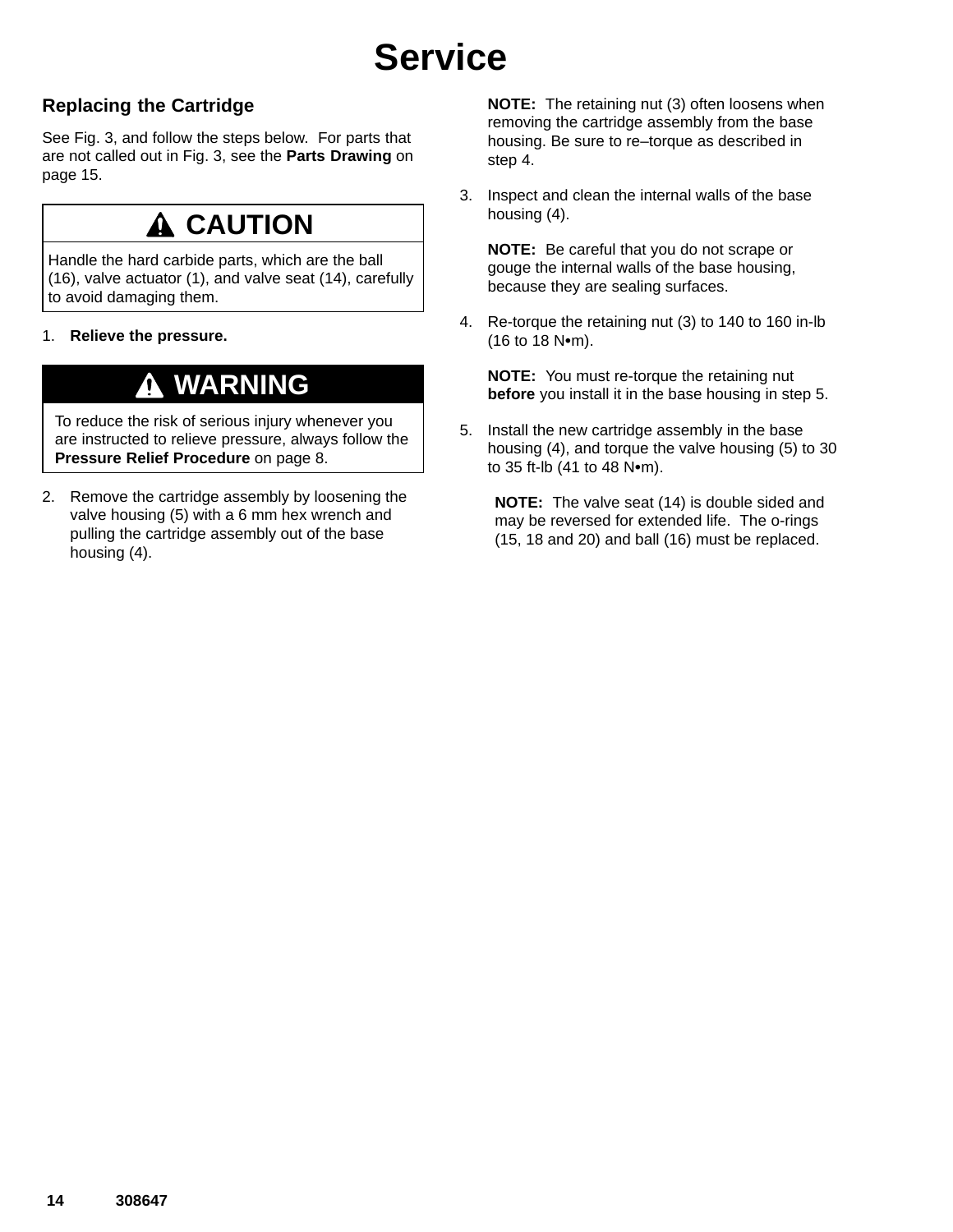## **Parts Drawing Models 238889, 238890, 238891, 238892, and 26A086**

#### **238889 with EZ Flush gauge port plug 238890 with fluid pressure gauge 26A086 with 316 17–4 wetted parts for acid applications**

Spring-Operated Regulator

*500 to 3000 psi (3.4 to 21 MPa, 34 to 207 bar) Regulated Fluid Outlet Pressure*

#### **238891 with EZ Flush gauge port plug 238892 with fluid pressure gauge**

Spring-Operated Regulator

*3000 to 5000 psi (21 to 34 MPa, 207 to 345 bar) Regulated Fluid Outlet Pressure*

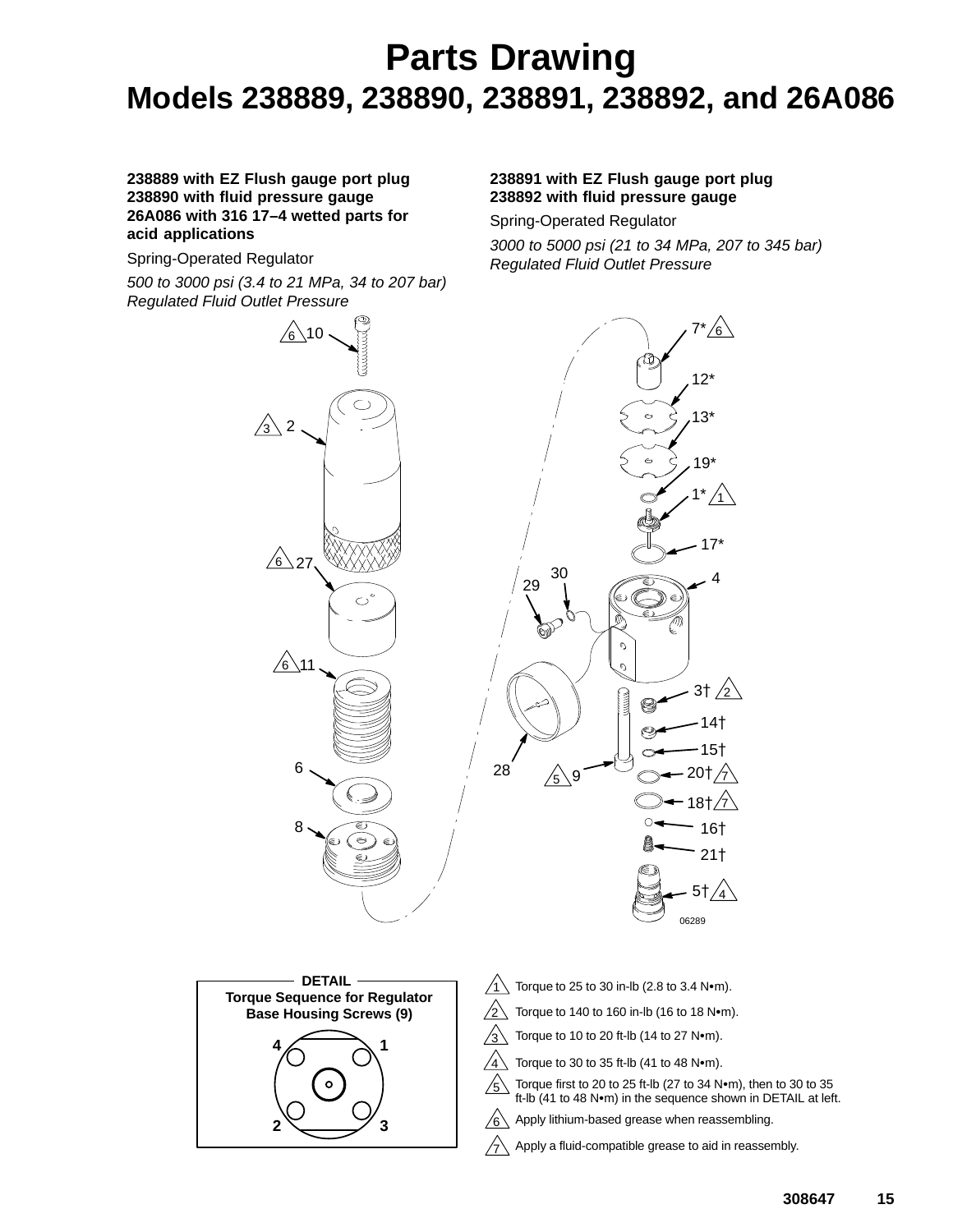## **Parts List Models 238889, 238890, 238891, 238892, and 26A086**

| Ref.            | Part No. | <b>Description</b>               | Qty. | Ref.            | Part No. | <b>Description</b>                                | Qty. |
|-----------------|----------|----------------------------------|------|-----------------|----------|---------------------------------------------------|------|
| 1               |          | <b>ACTUATOR</b>                  | 1    | 18 <sub>†</sub> | 107079   | O-RING, packing; PTFE 019                         |      |
| $\overline{2}$  | 238858   | COVER, spring                    | 1    | 19              | *        | O-RING, packing; PTFE 013                         | 1    |
| 3 <sup>†</sup>  | 191577   | NUT, spring retainer             | 1    | 20†             | 109450   | O-RING, packing; PTFE 016                         | 1    |
|                 | 17M079   | NUT, spring retainer             |      | 21 <sup>†</sup> | 111858   | SPRING, compression                               | 1    |
|                 |          | for Model 26A086                 | 1    |                 | 17M078   | SPRING, compression                               |      |
| 4               | 191578   | <b>BASE HOUSING; sst</b>         |      |                 |          | for Model 26A086                                  | 1    |
|                 | 17M080   | <b>BASE HOUSING; sst</b>         |      | 23              | 113634   | WRENCH, hex; 6 mm                                 |      |
|                 |          | for Model 26A086                 |      |                 |          | (not shown)                                       |      |
| 5 <sup>†</sup>  | 191579   | VALVE HOUSING; sst               |      | 27              | 191919   | RETAINER, spring, sleeve                          |      |
| 6               | 191580   | RETAINER, spring, guide          |      | 28              | 113641   | GAUGE, pressure                                   |      |
| 7               |          | PLUNGER, spring                  |      |                 |          | for Model 238890                                  | 1    |
| 8               | 191583   | PLATE, backing                   |      |                 | 113654   | GAUGE, pressure                                   |      |
| 9               | 113623   | <b>BASE HOUSING SCREW,</b>       |      |                 |          | for Model 238892                                  |      |
|                 |          | cap, socket-head; M10 x 1.5 x 70 | 4    | 29              | 238896   | PLUG, EZ Flush (includes Ref. 30)                 |      |
| 10              | 113624   | ADJUSTING SCREW, cap,            |      |                 |          | for Models 238889 & 238891                        |      |
|                 |          | socket-head; M8 x 1.25 x 45      | 1    | 30              | 107509   | O-RING, packing; PTFE 007                         |      |
| 11 <sup>†</sup> | 113625   | SPRING, compression; red         |      | 31              | 128658   | PIPE PLUG 1/4" 316 SST                            |      |
|                 |          | for Models 238889 & 238890       | 1    |                 |          | for Model 26A086 only                             |      |
|                 | 113626   | SPRING, compression; yellow      |      | *               |          | Included in Fluid Diaphragm Repair Kit 238747     |      |
|                 |          | for Models 238891, 238892, and   |      |                 |          | (Models 238889, 238890, 238891, and 238892) and   |      |
|                 |          | 26A086                           | 1    |                 |          | Fluid Diaphragm Repair Kit 17M565 (Model 26A086)  |      |
| 12              |          | DIAPHRAGM, regulator; TPE        |      |                 |          |                                                   |      |
|                 |          | cream colored                    | 1    | t               |          | Included in Cartridge Repair Kit 238748 (Models   |      |
| 13              |          | DIAPHRAGM, regulator; PTFE       |      |                 |          | 238889, 238890, 238891, and 238892) and Cartridge |      |
|                 |          | white                            |      |                 |          | Repair Kit 17M566 (Model 26A086)                  |      |
| 14 <sup>†</sup> | 191914   | SEAT, valve                      | 1    | $\ddagger$      |          | To convert to a higher or lower pressure range,   |      |
|                 | 17M081   | SEAT, valve                      |      |                 |          | order one of the following compression springs:   |      |
|                 |          | for Model 26A086                 |      |                 | 113625   | 500 to 3000 psi                                   |      |
| $15+$           | 113651   | O-RING, packing; PTFE            |      |                 |          | (3.4 to 21 MPa, 34 to 207 bar                     |      |
| 16 <sub>†</sub> | 112365   | <b>BALL</b>                      |      |                 | 113626   | 3000 to 5000 psi                                  |      |
|                 | 17M075   | <b>BALL</b>                      |      |                 |          | (21 to 34 MPa, 207 to 345 bar)                    |      |
|                 |          | for Model 26A086                 |      |                 |          |                                                   |      |
| $17*$           | 109213   | O-RING, packing; PTFE 025        |      |                 |          |                                                   |      |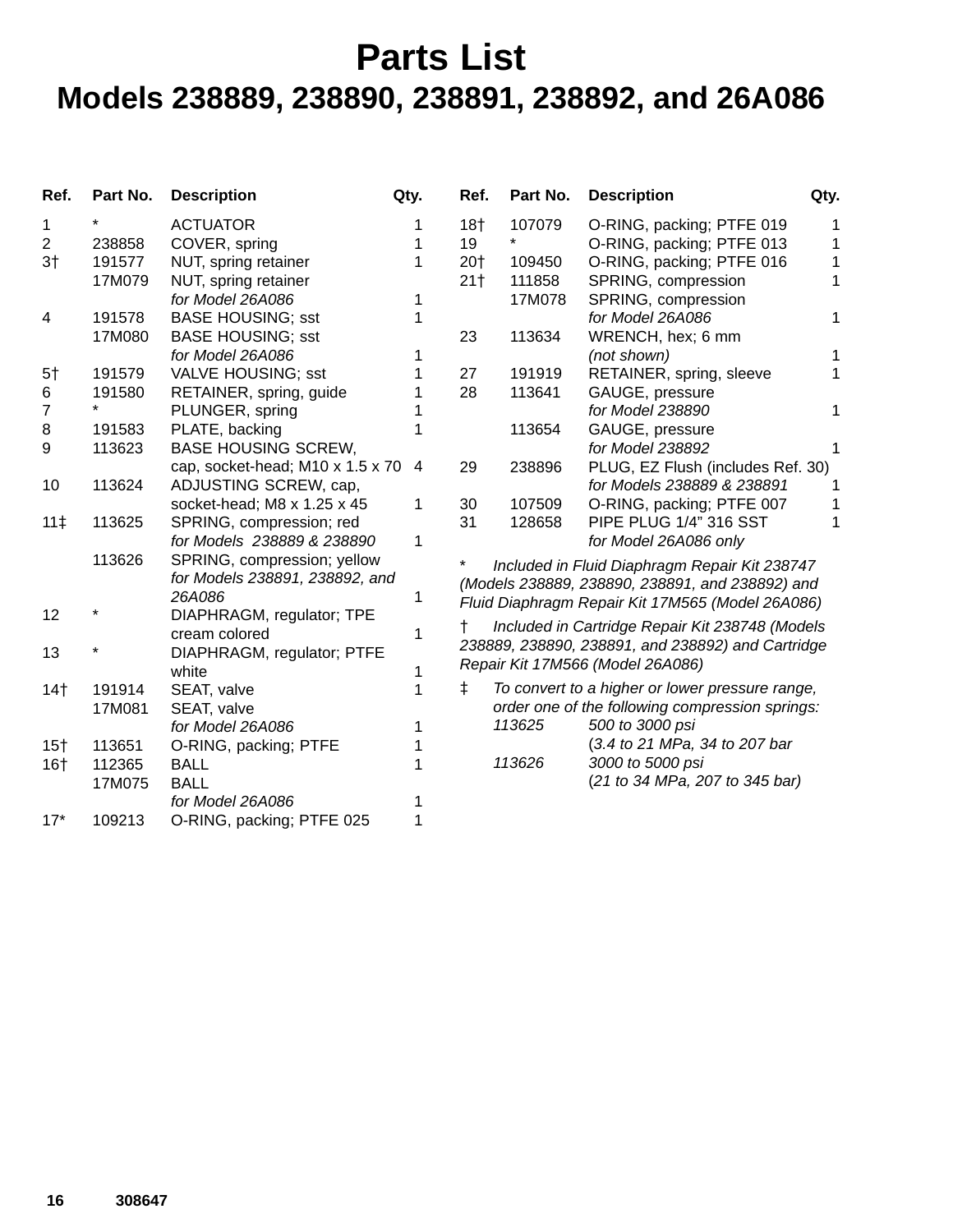## **Parts Drawing Models 238893, 238894, 248090, and 255072**

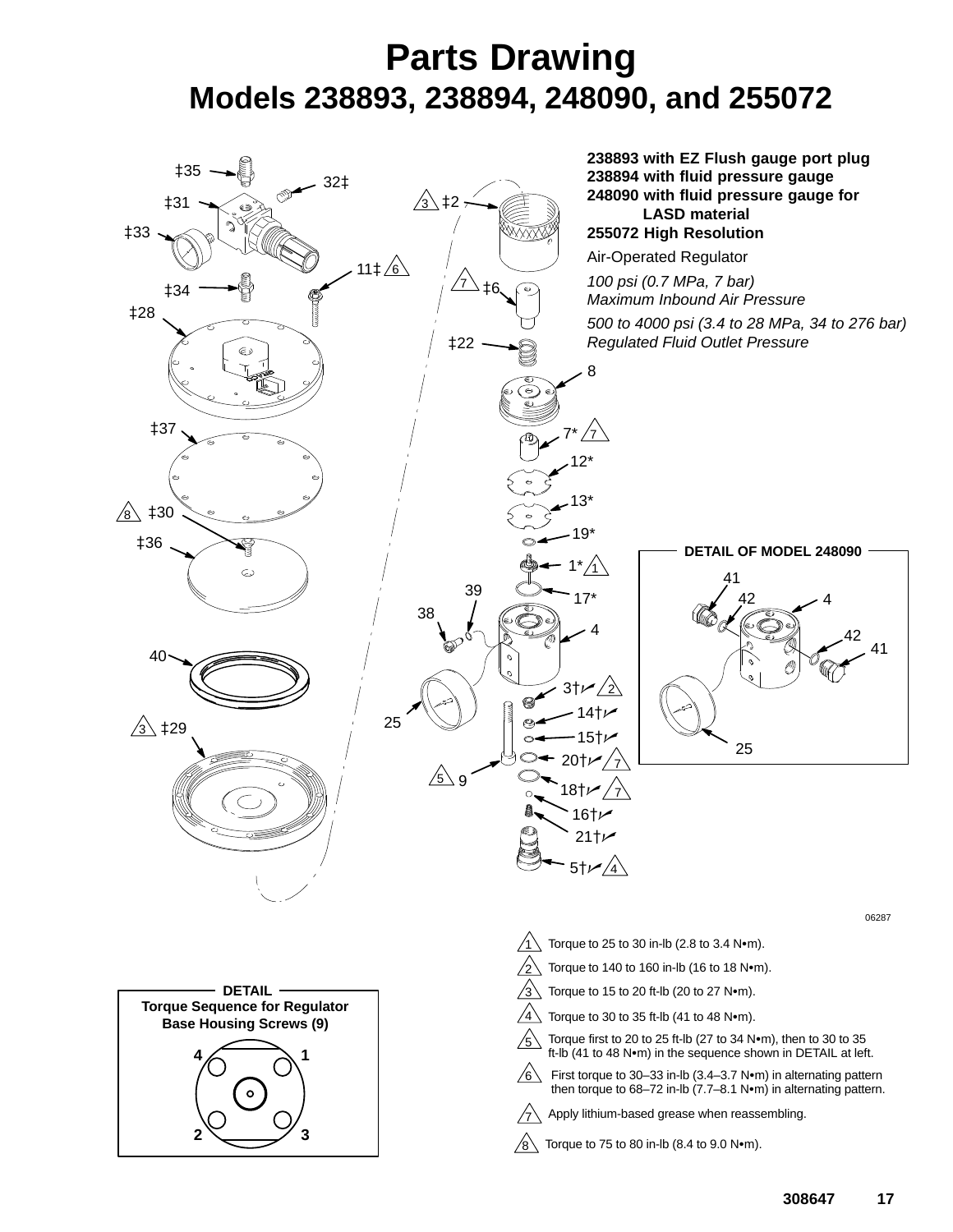## **Parts List Models 238893, 238894, 248090, and 255072**

| Ref.<br>No.     | Part No.                  | <b>Description</b>               | Qty. | Ref.<br>No.               | Part No. | <b>Description</b>                             | Qty.           |
|-----------------|---------------------------|----------------------------------|------|---------------------------|----------|------------------------------------------------|----------------|
| 1               |                           | <b>ACTUATOR</b>                  | 1    | 21† $\blacktriangleright$ | 111858   | SPRING, compression                            |                |
| 2‡              | 191584                    | <b>HOUSING ADAPTER</b>           | 1    | 22 <sup>†</sup>           | 160062   | SPRING, stabilizing                            |                |
| 3 <sup>†</sup>  | 191577                    | NUT, spring retainer             | 1    | 25                        | 113654   | GAUGE, pressure                                |                |
| 4               | 191578                    | HOUSING, base, for Models        |      |                           |          | for Models 238894 and 248090                   | 1              |
|                 |                           | 238893 and 238894                | 1    | 28‡◆                      |          | COVER, diaphragm                               | 1              |
|                 | 197952                    | HOUSING, base,                   |      | 29‡◆                      |          | HOUSING, diaphragm                             |                |
|                 |                           | for Model 248090                 | 1    | 30‡                       | 100326   | SCREW, machine                                 |                |
|                 | 15J923                    | HOUSING, base,                   |      | 31 <sup>†</sup>           | 110341   | REGULATOR, air                                 |                |
|                 |                           | for Model 255072                 | 1    | 32‡                       | 100403   | PLUG, pipe                                     |                |
| 5 <sup>†</sup>  | 191579                    | <b>VALVE HOUSING, sst</b>        | 1    | 33‡                       | 108190   | GAUGE, pressure, air                           |                |
|                 | 15J924                    | <b>VALVE HOUSING,</b>            |      | 34‡                       | 103656   | NIPPLE, pipe, hex                              |                |
|                 |                           | for Model 255072                 | 1    | 35 <sup>†</sup>           | 151519   | NIPPLE, reducing; 1/4 x 1/8 npt                |                |
| 6‡              | 191585                    | ROD, piston, for Models 238893,  |      | 36‡                       | 192194   | WASHER, support                                |                |
|                 |                           | 238894, and 248090               | 1    |                           | 15J921   | WASHER, for Model 255072                       | 1              |
|                 | 15J920                    | ROD, piston, for Model 255072    | 1    | $37 \ddagger \bullet$     | 180979   | DIAPHRAGM; nylon, for Models                   |                |
| 7               | *                         | PLUNGER, spring                  |      |                           |          | 238893, 238894, and 248090                     | 1              |
| 8               | 191583                    | PLATE, backing                   |      | 38                        | 238896   | PLUG, EZ Flush (includes Ref. 39)              |                |
| 9               | 113623                    | <b>BASE HOUSING SCREW,</b>       |      |                           |          | for Model 238893                               | 1              |
|                 |                           | cap, socket-head; M10 x 1.5 x 70 | 4    | 39                        | 107509   | O-RING, packing; PTFE 007                      |                |
| 11 $\ddagger$   | 114104                    | SCREW, machine                   | 12   |                           |          | for Model 238893                               | 1              |
| 12              |                           | DIAPHRAGM, regulator; TPE        |      | 40                        | 15J922   | RING, diaphragm,                               |                |
|                 |                           | cream colored                    | 1    |                           |          | for Model 255072                               | 1              |
| 13              |                           | DIAPHRAGM, regulator; PTFE       | 1    | 41                        | 198241   | PLUG, pressure for Models                      |                |
|                 |                           | white                            |      |                           |          | 248090 and 255072                              | $\overline{2}$ |
|                 | 14+ $\prime\prime$ 191914 | SEAT, valve                      |      | 42                        | 111457   | PACKING, o-ring; PTFE 012 for                  |                |
|                 | 15†∠ 113651               | O-RING, packing; PTFE            |      |                           |          | Models 248090 and 255072                       | $\overline{2}$ |
| 16 <sub>†</sub> | 112365                    | BALL, for Models 238893 and      |      | *                         |          | Included in Fluid Diaphragm Repair Kit 238747  |                |
|                 |                           | 238894                           | 1    | $^{\dagger}$              |          | Included in Cartridge Repair Kit 238748        |                |
| 16 <sub>k</sub> | 15D092                    | BALL, for Models 248090 and      |      |                           |          |                                                |                |
|                 |                           | 255072                           | 1    | $\ddagger$                |          | Included in Air-Operated Conversion Kit 238749 |                |
| $17*$           | 109213                    | O-RING, packing; PTFE 025        |      | سما                       |          | Included in Cartridge Repair Kit 248098        |                |
|                 | 18†∠ 107079               | O-RING, packing; PTFE 019        |      |                           |          | Included in Diaphragm Housing Repair Kit       |                |
| 19              |                           | O-RING, packing; PTFE 013        |      | 16P596.                   |          |                                                |                |
|                 | 20†∠ 109450               | O-RING, packing; PTFE 016        |      |                           |          |                                                |                |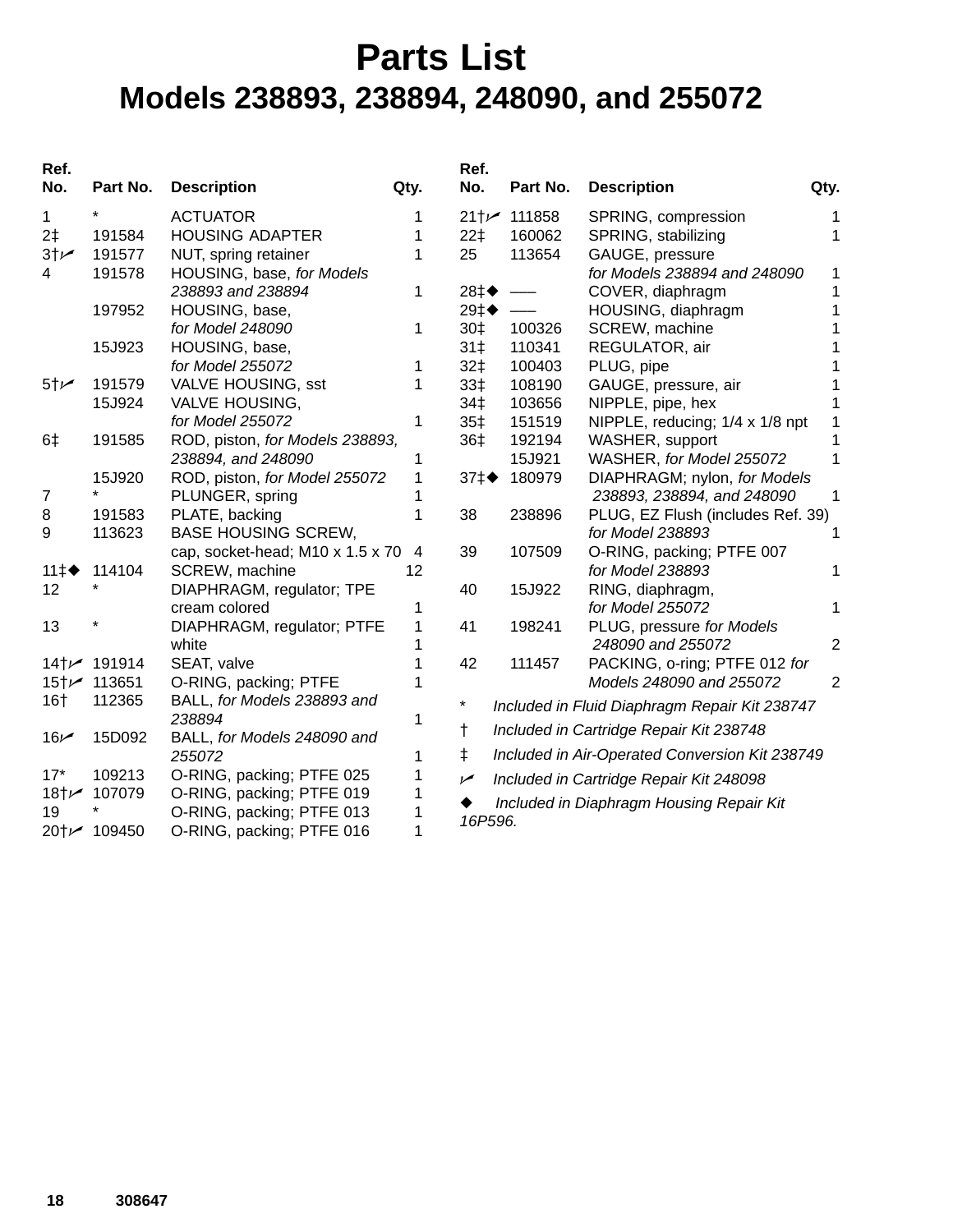## **Parts Drawing Model 244734**

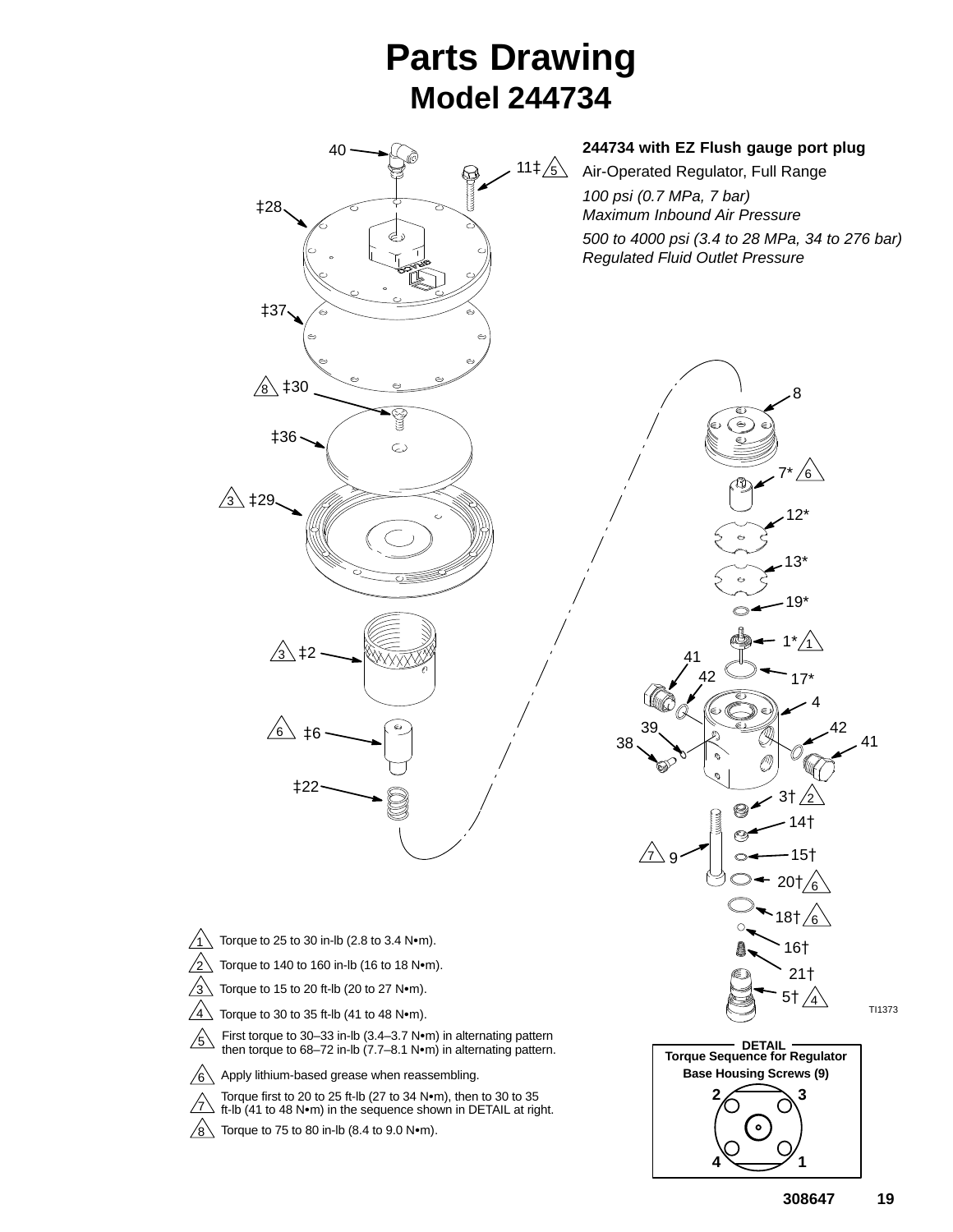## **Parts List Model 244734**

| Ref.<br>No.     | Part No.    | <b>Description</b>               | Qty.                     |
|-----------------|-------------|----------------------------------|--------------------------|
| 1               | $\star$     | <b>ACTUATOR</b>                  |                          |
| 2‡              | 191584      | <b>HOUSING ADAPTER</b>           | 1                        |
| 3†              | 191577      | NUT, spring retainer             | 1                        |
| 4               | 197952      | <b>REGULATOR HOUSING</b>         | 1                        |
| 5 <sup>†</sup>  | 191579      | <b>VALVE HOUSING; sst</b>        | 1                        |
| 6‡              | 191585      | ROD, piston                      | 1                        |
| 7               | ÷           | PLUNGER, spring                  | 1                        |
| 8               | 191583      | PLATE, backing                   | 1                        |
| 9               | 113623      | <b>BASE HOUSING SCREW,</b>       |                          |
|                 |             | cap, socket-head; M10 x 1.5 x 70 | $\overline{\mathcal{A}}$ |
|                 | 11‡♦ 114104 | SCREW, machine; 1/4-20 x 1.0     | 12                       |
| 12              |             | DIAPHRAGM, regulator; PTE        |                          |
|                 |             | cream colored                    | 1                        |
| 13              | $\star$     | DIAPHRAGM, regulator; PTFE       |                          |
|                 |             | white                            | 1                        |
| 14 <sup>†</sup> | 191914      | SEAT, valve                      | 1                        |
| 15†             | 113651      | O-RING, packing; PTFE            | 1                        |
| 16†             | 15D092      | BALL                             | 1                        |
| $17*$           | 109213      | O-RING, packing; PTFE 025        | 1                        |
|                 |             |                                  |                          |

| Ref.<br>No.           | Part No. | <b>Description</b>                  | Qty. |
|-----------------------|----------|-------------------------------------|------|
| 18 <sub>†</sub>       | 107079   | O-RING, packing; PTFE 019           |      |
| 19                    | $\star$  | O-RING, packing; PTFE 013           |      |
| 20†                   | 109450   | O-RING, packing; PTFE 016           |      |
| 21†                   | 111858   | SPRING, compression                 |      |
| 22 <sup>†</sup>       | 160062   | SPRING, stabilizing                 |      |
| 28‡◆                  |          | COVER, diaphragm                    |      |
| 29‡◆                  |          | HOUSING, diaphragm                  |      |
| 30‡                   | 100326   | SCREW, machine; 1/4-20 x 1/2        |      |
| 36‡                   | 192194   | WASHER, support                     |      |
| $37 \ddagger \bullet$ | 180979   | DIAPHRAGM; nylon                    |      |
| 38                    | 238896   | PLUG, EZ Flush (includes Ref. 39) 1 |      |
| 39                    | 107509   | O-RING, packing; PTFE 007           |      |
| 40                    | 198171   | FITTING, elbow                      |      |
| 41                    | 198241   | PLUG, pressure                      |      |
| 42                    | 111457   | PACKING, o-ring; PTFE 012           | 2    |
|                       |          |                                     |      |
|                       |          |                                     |      |

- \* *Included in Fluid Diaphragm Repair Kit 238747*
- *Included in Cartridge Repair Kit 248098*
- *Included in Air-Operated Conversion Kit 238749*

 *Included in Diaphragm Housing Repair Kit 16P596.*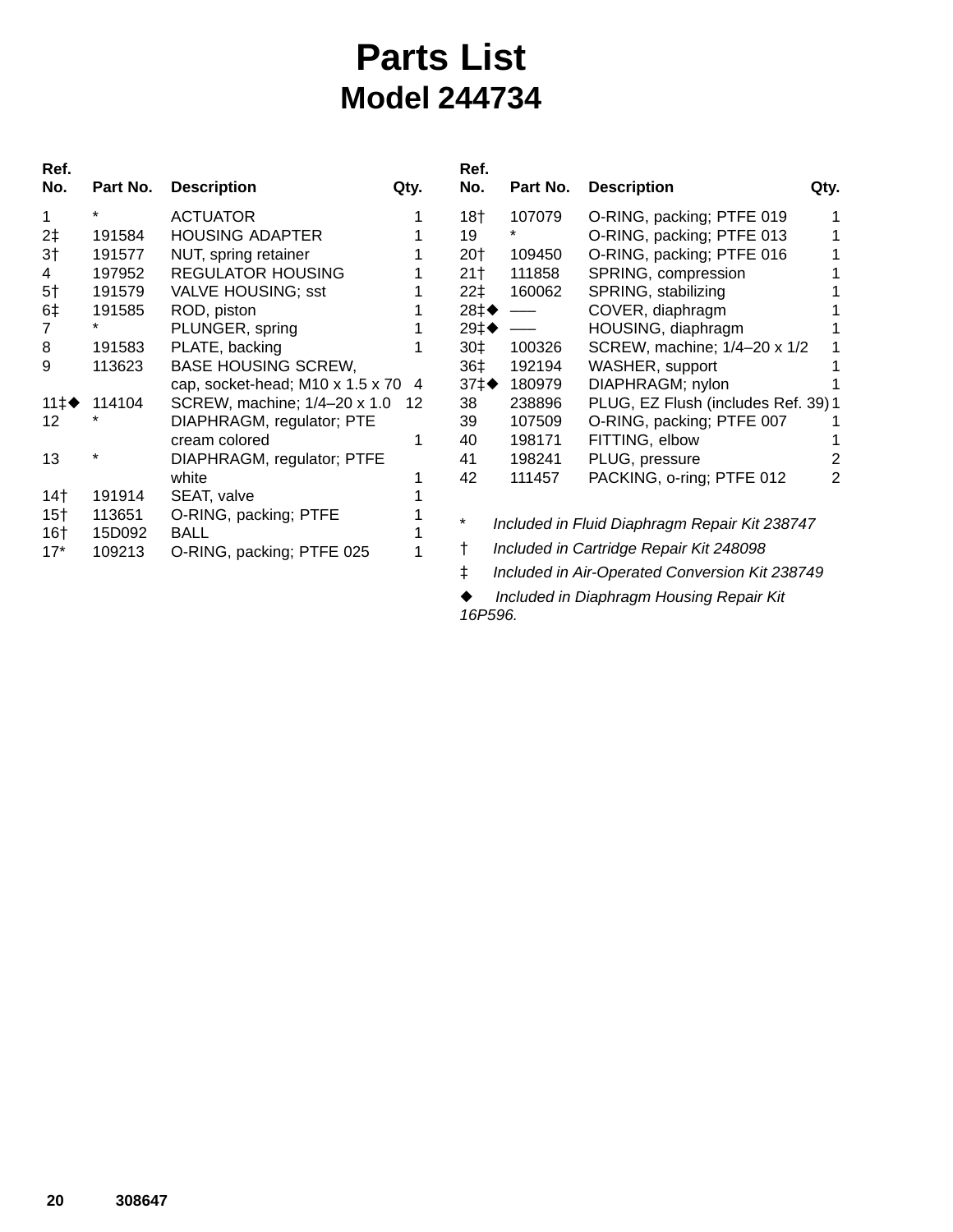# **Technical Data**

|                                                                          | <b>Model 238890</b><br>spring operated, with<br>fluid pressure gauge<br><b>Model 238889</b><br>spring operated, with<br>EZ Flush plug<br><b>Model 26A086</b><br>spring operated, with<br>gauge port | <b>Model 238892</b><br>spring operated, with<br>fluid pressure gauge<br><b>Model 238891</b><br>spring operated, with<br>EZ Flush plug                | Models 238894,<br>248090, and 255072<br>air operated, with<br>fluid pressure gauge<br><b>Model 238893</b><br>air operated, with EZ<br>Flush plug | <b>Model 244734</b><br>air operated, with<br>pressure sensor<br>ports |
|--------------------------------------------------------------------------|-----------------------------------------------------------------------------------------------------------------------------------------------------------------------------------------------------|------------------------------------------------------------------------------------------------------------------------------------------------------|--------------------------------------------------------------------------------------------------------------------------------------------------|-----------------------------------------------------------------------|
| <b>Maximum fluid</b><br>inlet pressure                                   | 6000 psi<br>(41 MPa, 414 bar)                                                                                                                                                                       | 6000 psi<br>(41 MPa, 414 bar)                                                                                                                        | 6000 psi<br>(41 MPa, 414 bar)                                                                                                                    | 6000 psi<br>(41 MPa, 414 bar)                                         |
| <b>Regulated fluid</b><br>outlet pressure<br>range                       | 500-3000 psi<br>$(3.4 - 21$ MPa,<br>34-207 bar)                                                                                                                                                     | 3000-5000 psi<br>(21-34 MPa,<br>207-345 bar)                                                                                                         | 500-4000 psi<br>(3.4-28 MPa,<br>34-276 bar)                                                                                                      | 500-4000 psi<br>(3.4-28 MPa,<br>34-276 bar)                           |
| <b>Maximum inbound</b><br>air pressure                                   |                                                                                                                                                                                                     |                                                                                                                                                      | 100 psi<br>(0.7 MPa, 7 bar)                                                                                                                      | 100 psi<br>$(0.7 \text{ MPa}, 7 \text{ bar})$                         |
| Fluid inlet/outlet<br>size                                               | $3/8$ npt $(f)$                                                                                                                                                                                     | $3/8$ npt $(f)$                                                                                                                                      | $3/8$ npt $(f)$<br>1/2 npt(f) for 248090                                                                                                         | $1/2$ npt $(f)$                                                       |
| Gauge port size                                                          | $1/4$ npt(f)                                                                                                                                                                                        | $1/4$ npt(f)                                                                                                                                         | $1/4$ npt(f)                                                                                                                                     | $1/4$ npt(f)                                                          |
| <b>Fluid pressure</b><br>gauge (Models<br>238890, 238892,<br>and 238894) | 0-3000 psi<br>(0-21 MPa,<br>$0 - 207$ bar)                                                                                                                                                          | 0-5000 psi<br>(0-34 MPa,<br>$0 - 345$ bar)                                                                                                           | 0-5000 psi<br>(0-34 MPa,<br>$0 - 345$ bar)                                                                                                       |                                                                       |
| <b>Maximum flow</b><br>(in 65 cp material)                               | 2 gpm (7.6 lpm)                                                                                                                                                                                     | 2 gpm (7.6 lpm)                                                                                                                                      | 2 gpm (7.6 lpm)                                                                                                                                  | 2 gpm (7.6 lpm)                                                       |
| <b>Maximum fluid</b><br>viscosity                                        | up to 15,000 cp                                                                                                                                                                                     | up to 15,000 cp                                                                                                                                      | up to 15,000 cp                                                                                                                                  | up to 15,000 cp                                                       |
| Maximum operat-<br>ing temperature                                       | 120° F (50° C)                                                                                                                                                                                      | 120 $\degree$ F (50 $\degree$ C)                                                                                                                     | 120° F (50° C)                                                                                                                                   | 120° F (50° C)                                                        |
| Weight (with gauge)                                                      | 7.0 lb (3.2 kg)                                                                                                                                                                                     | 7.0 lb (3.2 kg)                                                                                                                                      | 11.7 lb (5.3 kg)                                                                                                                                 | 11.7 lb (5.3 kg)                                                      |
| <b>Fluid diaphragms</b>                                                  | PTFE with TPE<br>backing                                                                                                                                                                            | PTFE with TPE<br>backing                                                                                                                             | PTFE with TPE<br>backing                                                                                                                         | PTFE with TPE<br>backing                                              |
| Wetted parts (all<br>models)                                             |                                                                                                                                                                                                     | 304, 316, 17-4 passivated SST, nickel- and cobalt-bound tungsten carbide, PTFE for all<br>models; ceramic for models 248090, 244734, and 255072only. |                                                                                                                                                  |                                                                       |
| Wetted parts (Model<br>26A086)                                           | 316, 17-4 SST, PTFE                                                                                                                                                                                 |                                                                                                                                                      |                                                                                                                                                  |                                                                       |
| <b>Adjustment tool</b><br>(spring-operated                               | 6 mm hex wrench                                                                                                                                                                                     | 6 mm hex wrench                                                                                                                                      |                                                                                                                                                  |                                                                       |

*models)*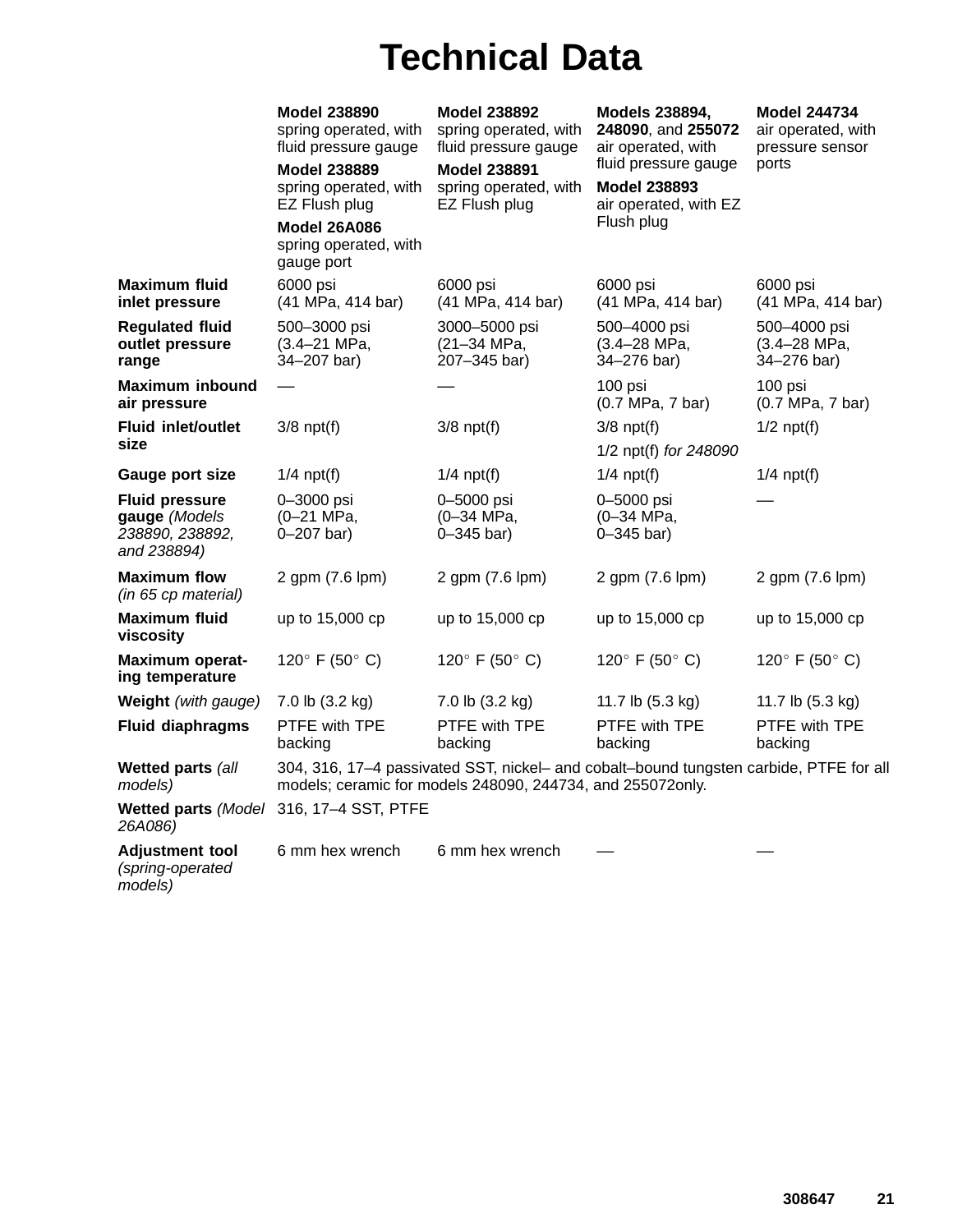# **Technical Data**

### **Air Requirements for Air-Operated Regulators (Models 238893, 238894, 248090, and 255072)**

The following table shows the approximate air pressure needed to regulate the air-operated regulator to a given fluid outlet pressure.

|                     |            |     | <b>Regulated Fluid Outlet Pressure</b> |            |     |                     |            |     |
|---------------------|------------|-----|----------------------------------------|------------|-----|---------------------|------------|-----|
| <b>Air Pressure</b> |            |     | Models 238894, 248090,<br>and 255072   |            |     | <b>Model 255072</b> |            |     |
| psi                 | <b>MPa</b> | bar | psi                                    | <b>MPa</b> | bar | psi                 | <b>MPa</b> | bar |
| 28                  | 0.19       | 1.9 | 1000                                   | 7          | 69  | 550                 | 4          | 40  |
| 49                  | 0.34       | 3.4 | 2000                                   | 14         | 138 | 1150                | 8          | 80  |
| 70                  | 0.48       | 4.8 | 3000                                   | 21         | 207 | 1800                | 12         | 120 |
| 90                  | 0.62       | 6.2 | 4000                                   | 28         | 276 | 2450                | 17         | 170 |
| 100                 | 0.68       | 6.8 | 4000                                   | 28         | 276 | 2700                | 19         | 190 |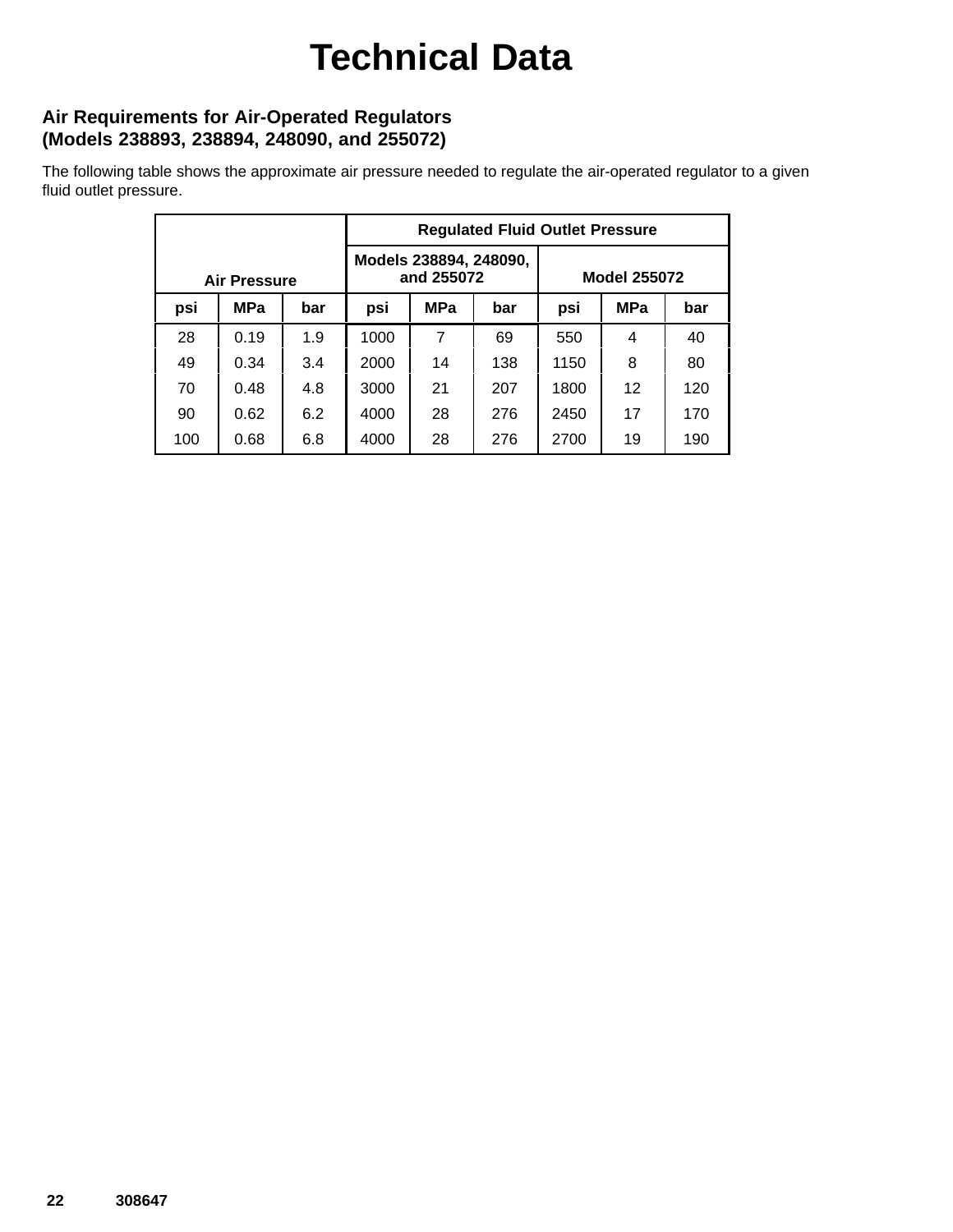## **Performance Chart**



**Fluid Pressure Regulators, Models 238889 through 238894 and 248090 and 26A086**

Regulators tested in oil at 70 $\degree$  F (21 $\degree$  C) and at 6000 psi (41 MPa, 414 bar) inbound fluid pressure.

**3000 cp oil**

÷.

**Contract**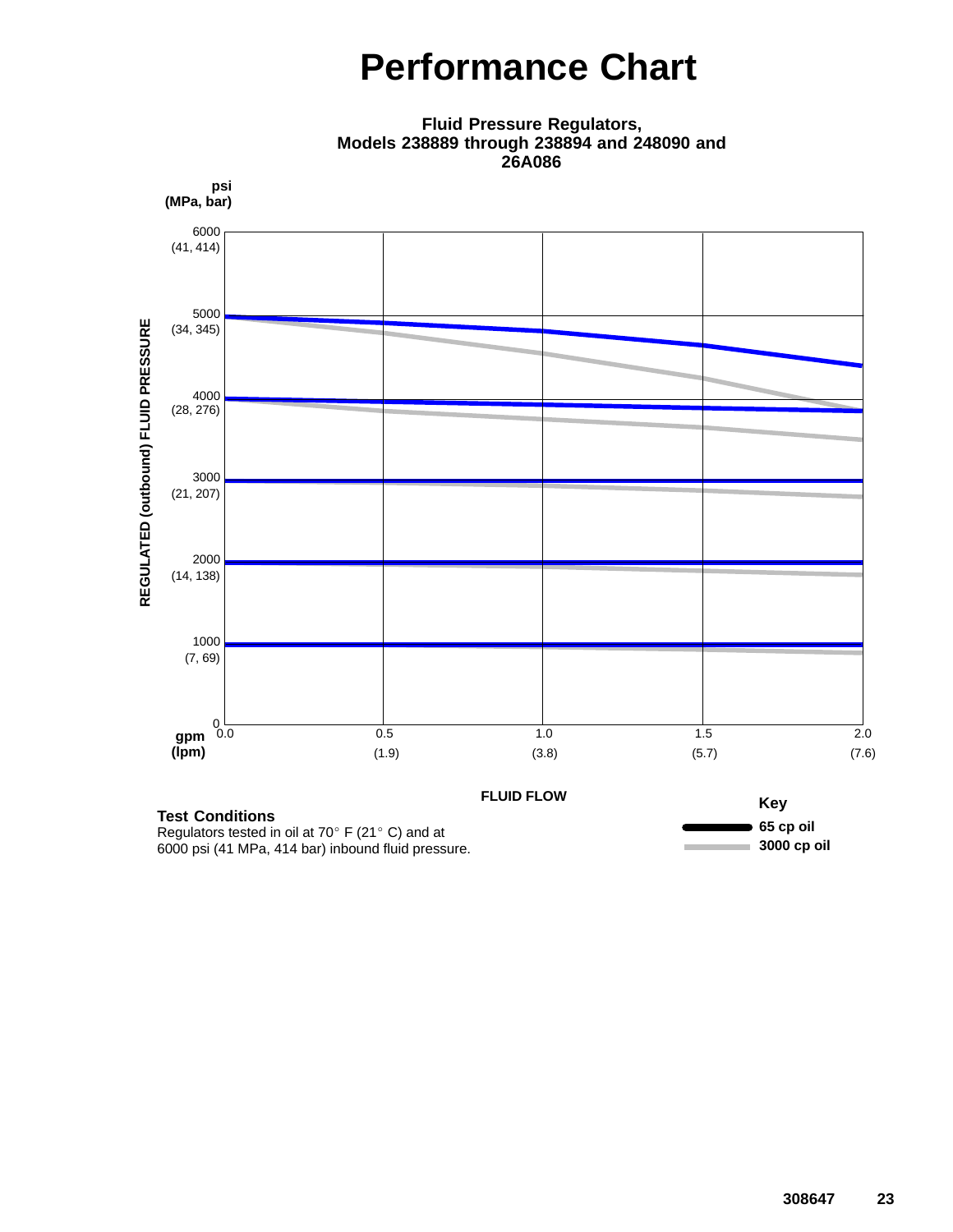| <b>Notes</b>             |
|--------------------------|
|                          |
|                          |
|                          |
|                          |
|                          |
|                          |
|                          |
|                          |
|                          |
|                          |
|                          |
|                          |
|                          |
|                          |
| $\overline{\phantom{a}}$ |
|                          |
|                          |
|                          |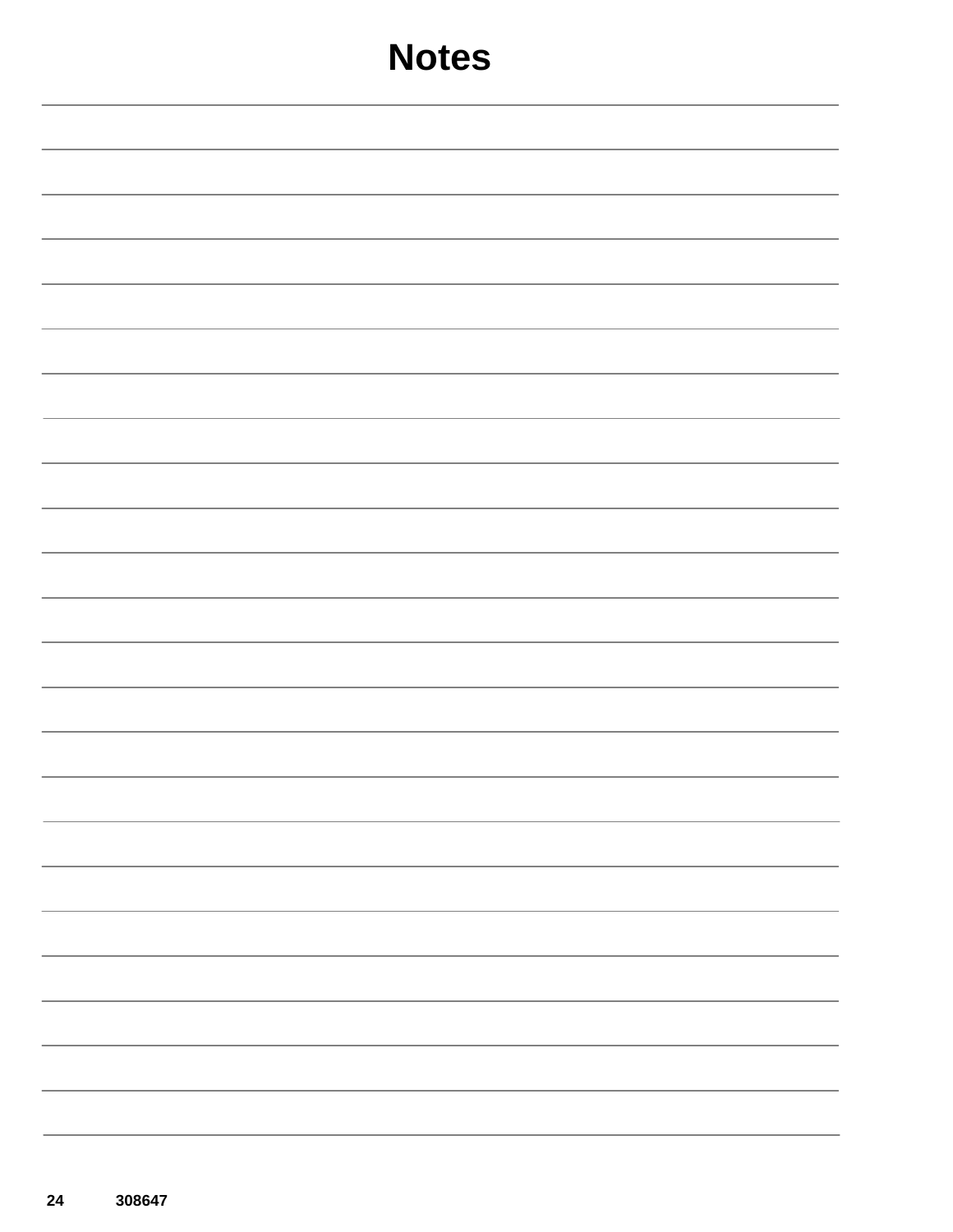# **Dimensional Drawings**



#### **Models 238889 and 238891 with port plug Models 238890, 238892, and 26A086 with gauge** *(spring operated)*

- A Height: 8.9 in. (225 mm)
- B Diameter of base housing: 2.65 in. (70 mm)

**1/4–20 UNC mounting holes, 1/2 in. (12 mm) deep (both sides)**

#### **Model 238893 with port plug Model 238894 with gauge Models 248090 and 255072 with gauge and 1/2 npt inlet and outlet ports** *(air operated)*

- A Height: 10.0 in. (254 mm)
- B Diameter of diaphragm cover: 7.0 in. (179 mm)

#### **Model 244734** *(air operated)*

- A Height: 8.1 in. (206 mm)
- B Diameter of diaphragm cover: 7.0 in. (179 mm)